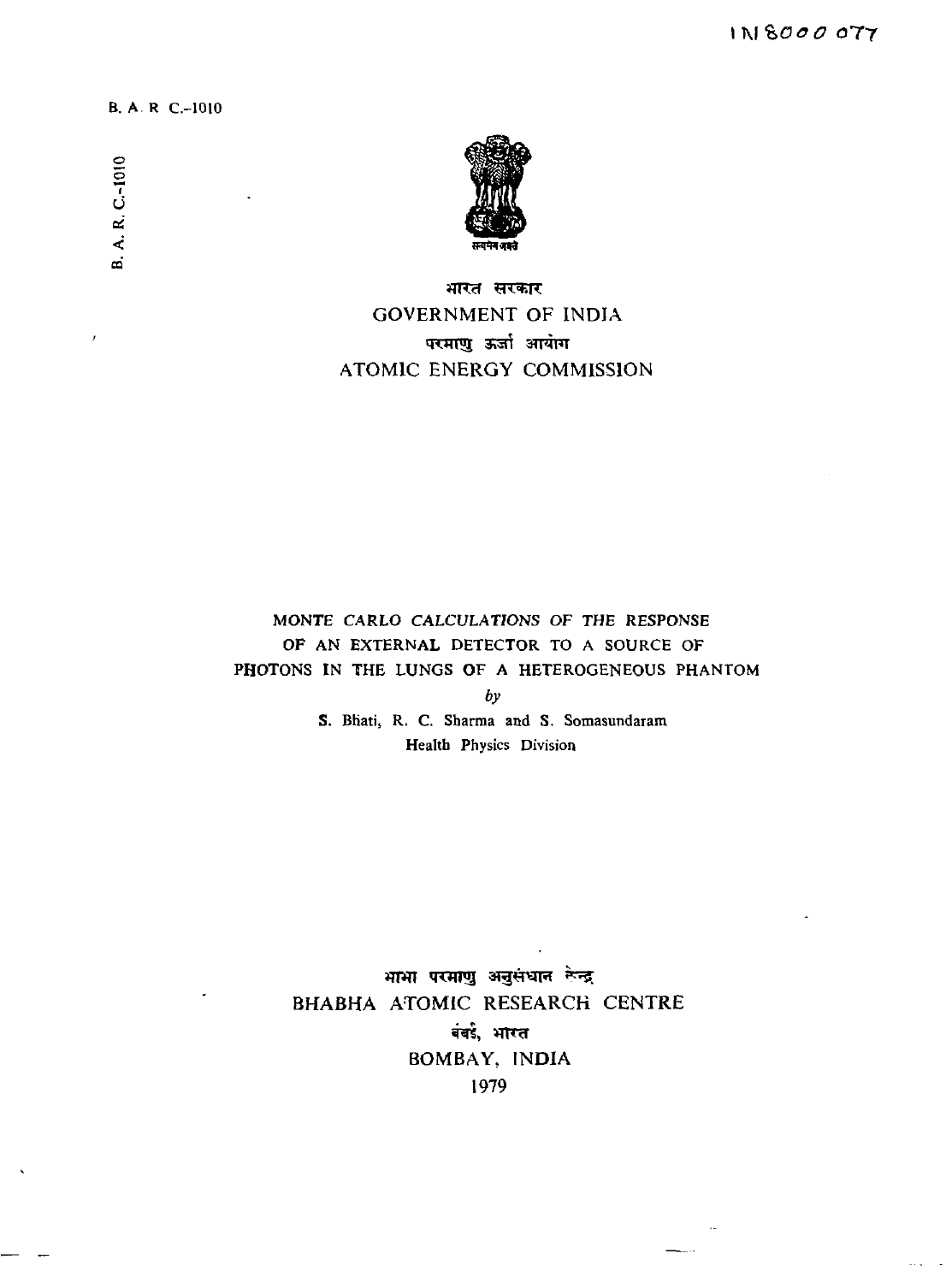# **B. A. B.C.-1010**

# **S GOVERNMENT OF INDIA • ATOMIC ENERGY COMMISSION B.A.R.C.-1010**

# **MONTE CARLO CALCULATIONS OF THE RESPONSE OF AN EXTERNAL DETECTOR TO A SOURCE OF PHOTONS IN THE LUNGS OF A HETEROGENEOUS PHANTOM**

**by**

**S. Bhati, R.C. Sharma and S. Somasundaram Health Phyalca Dirlaion**

**BHABHA ATOMIC RESEARCH CENTRE BOMBAY, INDIA 1979**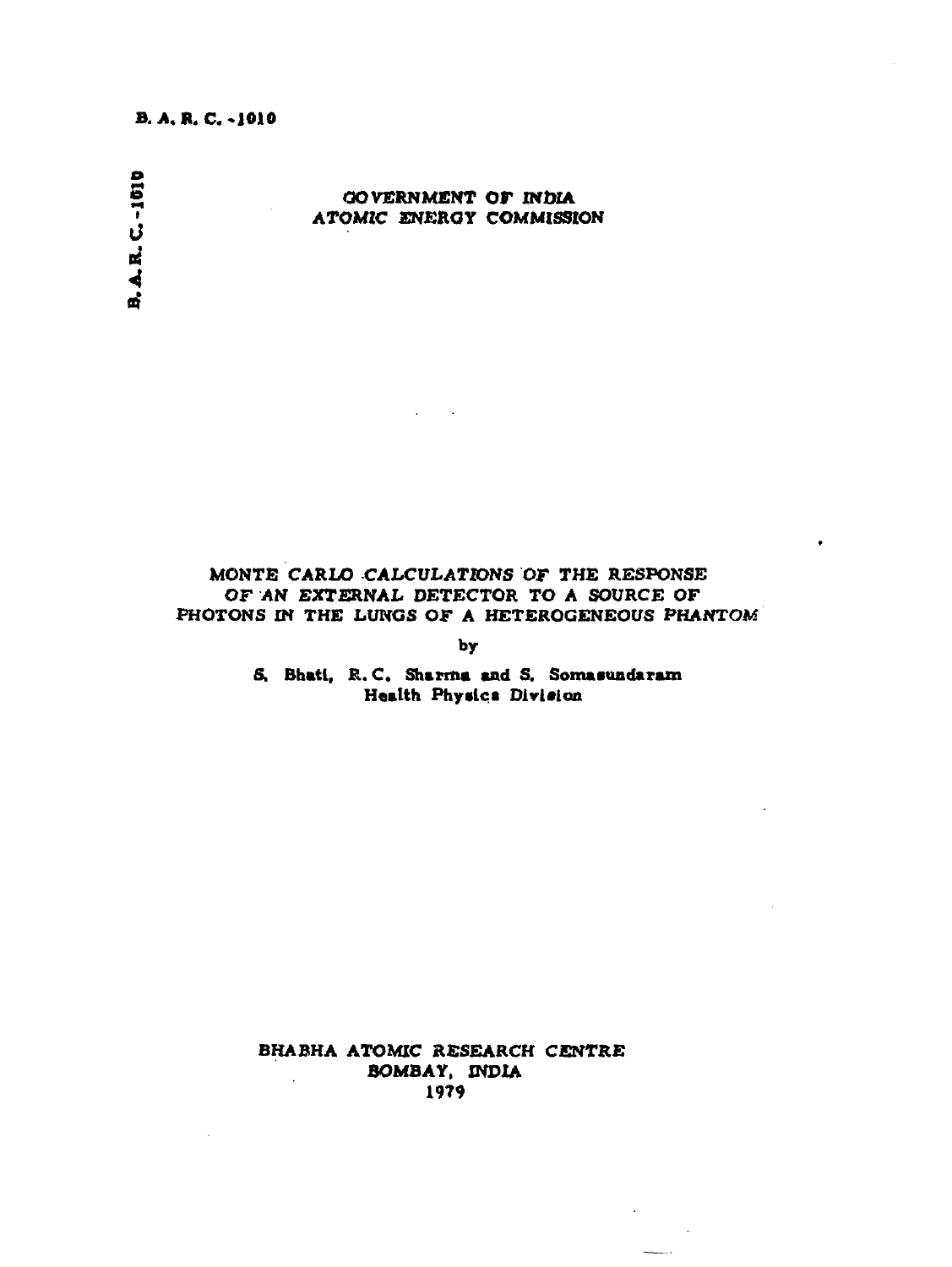**INIS Subject Catagorv » CS5/D15**  $Descriptor:$ **PHANTOMS PHOTONS POINT SOURCES SCINTILLATION COUNTERS LUNGS COMPUTER CODES RESPONSE FUNCTIONS CALIBRATION PLUTONIUM 238 PLUTONIUM 239 CURIUM 244 CURIUM 246 AMERICIUM 241 CALIFORNIUM 250 PALLADIUM 103 MONTE CARLO METHOD**

**KEV RANGE 10-100**

 $\overline{\phantom{a}}$ 

 $\alpha$  . Therefore,

 $\alpha_{\rm{eff}}=1.44\pm0.000$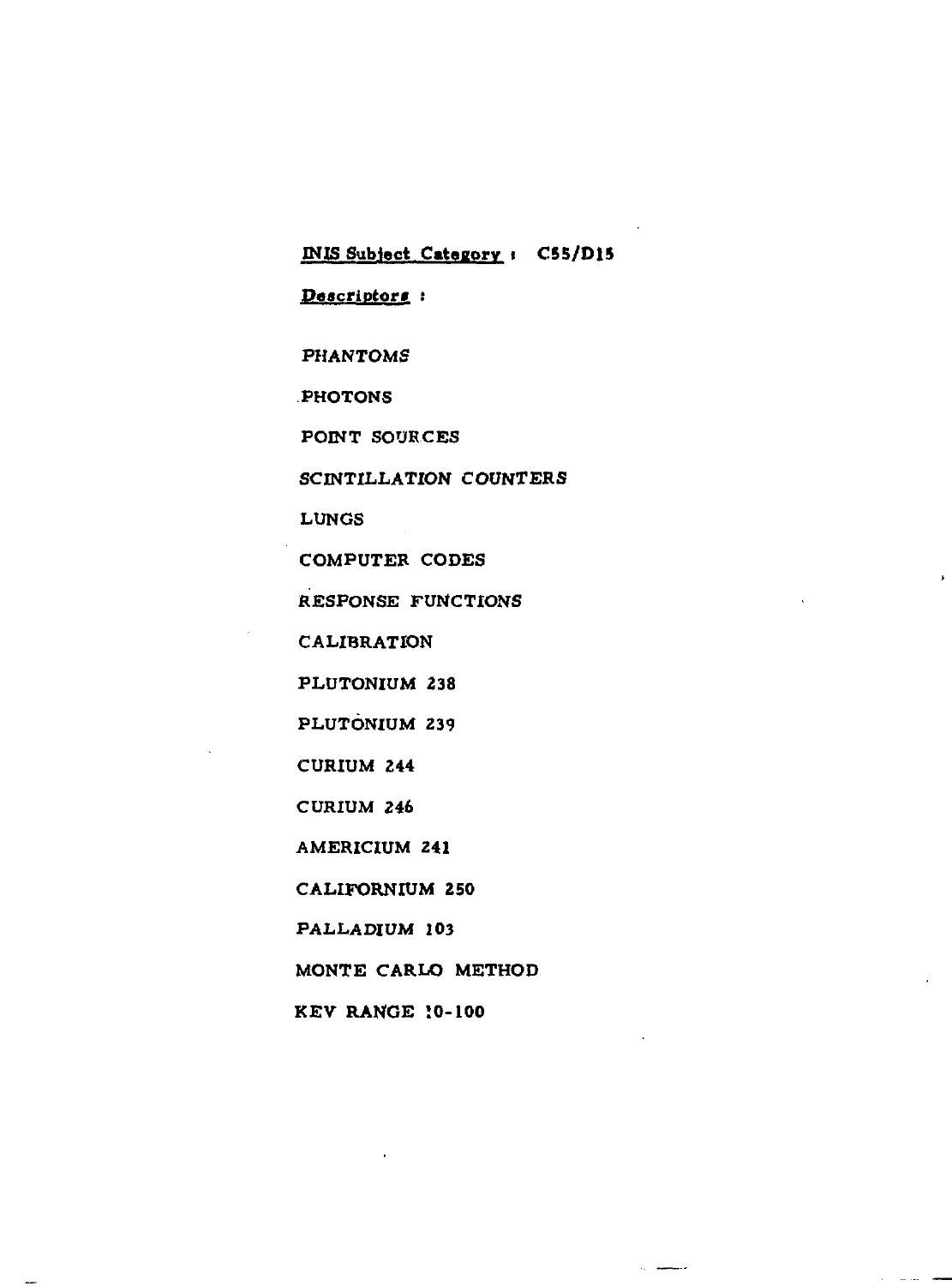## **ABSTRACT**

The authors have developed a computer program to calculate the response of a 20 cm dia phoswich (3 mm thick NaI(T1) primary detector) to a source of low-energy photons distributed in the lungs of a heterogeneous (MIRD) phantom, approximating ICRP Reference Man. Monte Carlo techniques are employed to generate photons and trace their fates in the thorax of MIRD phantom. The acceptable points of photon interactions in skeletal, lung and ordinary tissue are determined by Coleman technique. The photon interactions considered are photoelectric and Compton. The calculations yield the exit photon energy spectrum which is smeared with experimentally determined Gaussian resolution function to convert into pulse-height spectrum observable with the detector. The computer program has provisions for incorporating the effects of iodine K z-ray escape as well as variable intrinsic efficiency of the detector.

Computed calibration factors (opm/pCi integrated over the full spectrum) are given for the phoswich located centrally over and in contact with the chest for several low-energy photon sources distributed uniformly or as points in the lungs of the phanton. The radionuclides considered are  $^{239}$ Pu.  $^{239}$ Pu.  $^{241}$ Am.  $^{244}$ Cm.  $^{246}$ Cm.  $^{250}$ Cf and  $^{103}$ Pd. Examples of generated exit photon and the corresponding pulse-height spectra are included. The spectral changes observed in these generated spectra, which are also discerned in experimental pulse-height spectra, are discussed in detail. Thus, we observed photomeak energies of 18.4 and 55.5 heV for  $0^{\circ}_{L}$  X-rays and <sup>241</sup>Au gamma-rays respectively. It is shown that consideration of the total (i.e. both uncollided and those escaping after collision instead of the uncollided alone) flux of escaping photons improves the calibration factors by about 50 % for  $^{239}$ Pu, 70 % for 103pd and as much as 340 % for <sup>241</sup>Am gamma-rays. In addition, calibration factors are calculated for point  $^{239}$ Pu sources located at different sites in the phenton lungs and data on the escape efficiencies are presented. The suitability of the MIRD phanton as a calibration device for low-energy photon in-vivo spectronetry is examined in the light of these results.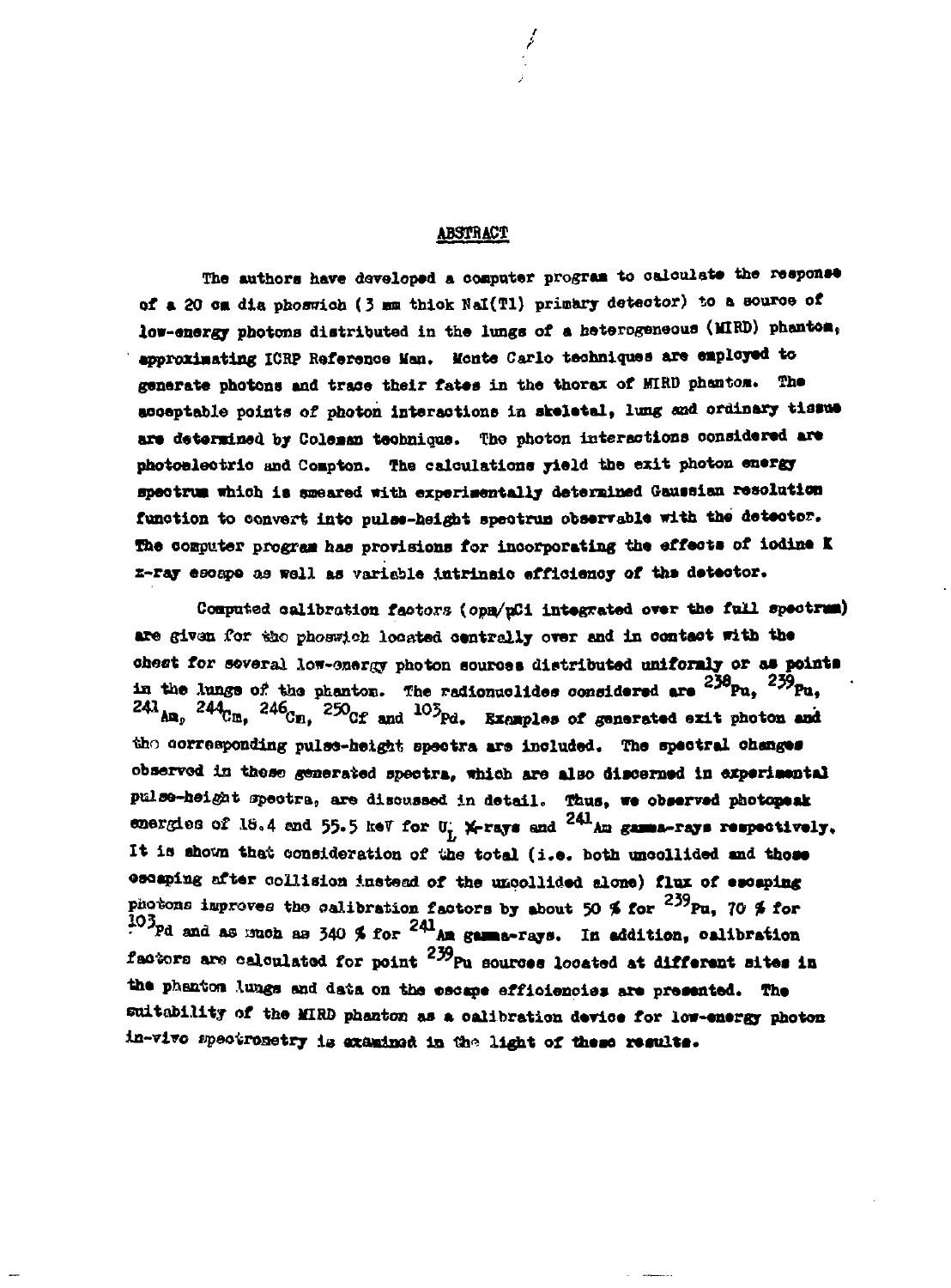## **MONTE 2ARLO CALCULATIONS OF THE RESPONSE OF AN EXTERNAL DETECTOR TO A SOURCE OF** PHOTONS IN THE LUNGS OF A HETEROGENEOUS PHANTOM **by** S. Bhati, R.C. Sharma and S. Somasundaram

## **INTRODUCTIOB**

Many laboratories have set up facilities for the assessment of lowenergy photon emitters in-vivo using external detectors (Go76; Sh76; To76). **Dual scintillators (phoswich) in various sizes have emerged as the detector** of choioe for the assessment of chest burdens of certain actinides (He78a). **Suoh aeasureaente rely on tha dataotion of** *L* **x-rays or low-energy gaaaa-raya near tha sorfaoa of tha ohast. Tha tranaaiaeion of low-energy photons through cheat would depend on tha tota l thlokness of tissua in thair path. Tha** emerging photon spectrum of gamma-rays of initial energy greater than 30 KeV **vould also axblbit tha proainant obsarrabla faaturas of Coapton aoattarlng. Tha oalibration factor (azpnaaad in oounta/pboton or cpa/pCi of aotirity )** for the phoswich detector used for assessing lung burden of an actinide is **likal y t o hsra oartain inbaraat unoartaiatiaa, dapanding upon tha diatribntion of tha radioaotira aaroaol i n tha l <sup>r</sup>ms\*. Although i t aay appaar that as ln-vivo oalibration prooadura inrolring inhalation of a aoltabla siaulant of tha aotinida by huaan voluntaars would not naoaasltata a fenowladga of tha** actual distribution of the radionuclide, it would not be wholly correct to **assuaa that tha oalibration factor so obtainad would ba valid for al l tiaaa sdaoa tba radionuolida aajr "ith tha pasaaga of tiwa radistributa itaalf within** the lungs in an unknown manner (Vo76). Moreover, the in-vivo calibration **toohniquea for <sup>259</sup>P u, adoptad in our laboratory and alaawbara, raquiring tha inhalation of aook-Pu (not always an axaot aianlant o f tha aotinida) aaroaol by huaan rolnntaara Mad an additional asaroiaa of deriving tha Oklibratloa factor for <sup>e</sup> ^ P u froa that of tha aiaulant (Ha78b). Sxpariaantal lnforaatioa** on the calibration factor and the extent of its variability could only be obtaine' **· resorting to the difficult and tedious task of designing a realissio ehast phantoa and siaulatlng various kinds of aouroa distributions withla tha lungs (Da76). Alternatiwly , thaoratioal aathoda of oalibration aay provide** this information for a range of aotinides and may supplement the limited amount **of axpariaental data. Tb« <sup>f</sup>aaai-aBpirloal oaloulatlonal aathoda (•.« . Ju72)** which are applied to calibrate whole-body radioactivity counters for high-energy **photon eaitter a use haaogeneras phaatoas and thai r extension t o the low-energy doaain ( < 100 KaV) wol d be grossly invalid. 4 heterogeneous phantoa whose** domain (<100 KeV) would be grossly invalid. A heterogeneous phantom whose<br>organs are oharacterieed by mathematical expressions would be an ideal propo-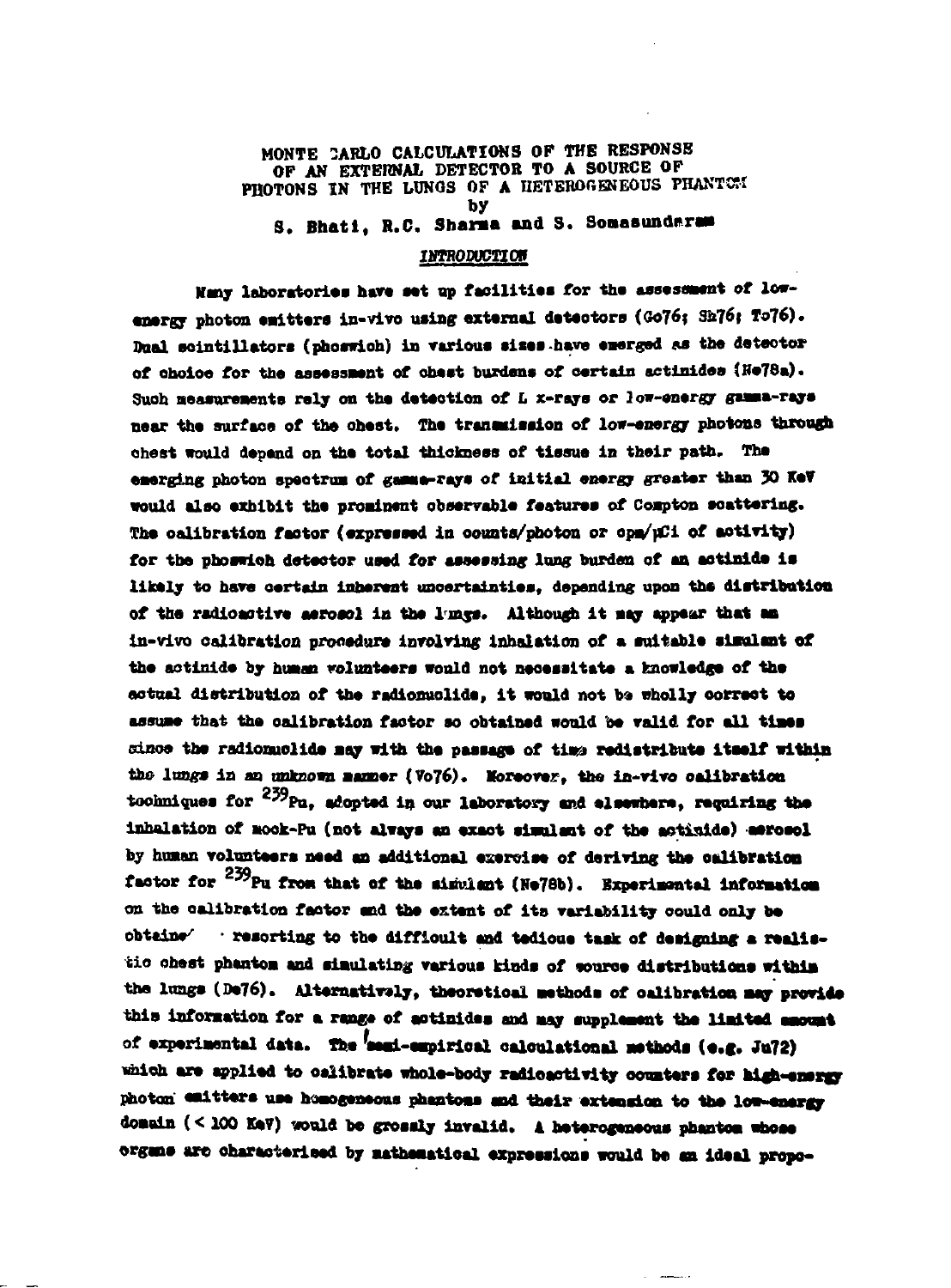aition. Monte Carlo techniques may be employed to solve photon transport problems in the selected nathematical phantom. The correctness of the results would depend upon the realistic nature of the phantom.

Working on these lines, our effort has resulted in the development of a computer program which predicts the pulse-height response of an external detector to a source of low-energy photons (10 KeV < E < 100 KeV) distributed in a selected manner in the lungs of a heterogeneous mathematical phantom. The corresponding photon spectrum of the emergent radiation and the calibration factor for the selected detector-phantom geometry are obtained. The mathematical phantom, the schematics of the computer program and the results of calculation are discussed in the report. We examine also the suitability of the selected phantom for calibration in low-energy photon in-vivo spectrometry:

## MATHEMATICAL PHANTOM

 $\overline{a}$ 

Two kinds of mathematical simulations of chest phantom suitable for use exist. Falk (Fa74) has developed a model which describes the lungs and chest of an exposed subject by a set of parameters which can be altered to simulate varying body stature and chest thickness. He used this model to obtain the calibration factors for low-energy photon emitters in lungs containing a point source. This method has certain limitations. Firstly, it is designed for measurement of the uncollided photons without any consideration of the Compton scattering effect which dominates in tissue-equivalent media at photon energies greater than 30 KeV. Secondly, the calibration is obtained for point source locations only which are considered as equivalent to uniform spherical distributions.

Another, more promising, mathematical phentom has been described by Snyder et  $\underline{\alpha}$  (Sn65). The phantom described by them is supposed to approximate MURP Reference Man closely and has been used by them to calculate photon described fractions. It has a simple geometrical shape and takes into account all the major organs of the body which are characterised by suitable quadratie squations. Though each organ in the phantom is homogeneous in composition and density, the phantom itself is heterogeneous in nature since different compositions and densities are assumed for the assletal region, lung tissue and the rest of the phanton. The geometrical outline of the phantom, together

 $-2 -$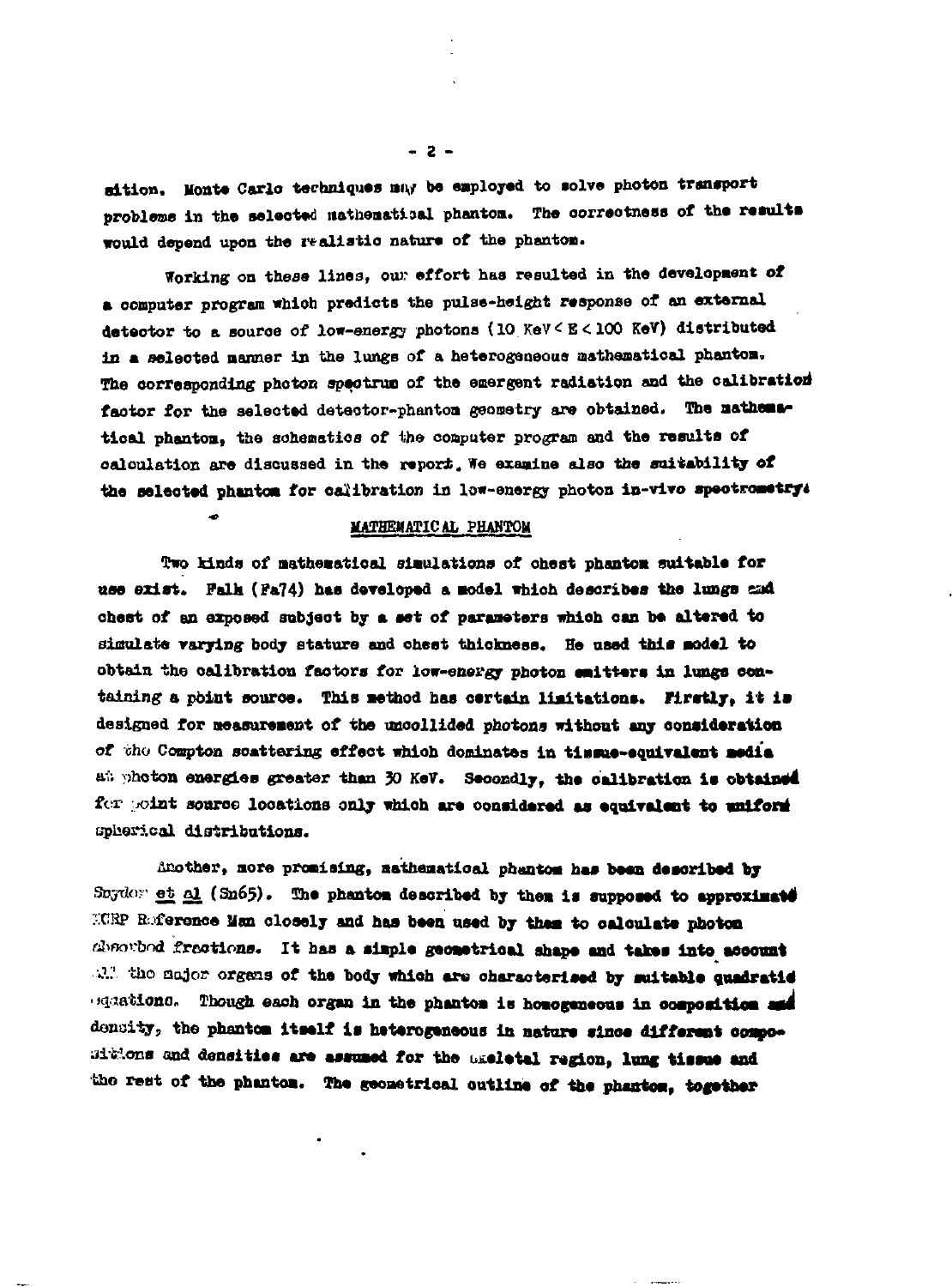**with an elaboration of the constitution of the ohest '»gion, ie. shown in** Fig. 1. Due to the specificity, definiteness and successful use of this (MIRD) phantom in providing theoretical esti: tes of photon absorbed fractions, we have investigated it in our study to derive calibration factors for low-energy photon emitters in-vivo. Since our interest centers on the **ohest region only, we have used the relevant organs in this ragion, viz. lungs, ribs, heart (taken to be ordinary tissue) and spine. The corresponding equations have been taken from Snyder et al (Sn65)<**

## **MO»TB CARLO COMPOTATIOS SCHEME**

**The Monte Carlo transport technique consists in tracing the fates of a large number of photons in the given media. Beginning from the souroe, namely, lungs, each photon is followed up individually within the ohest region of the phantom, simulating its interactions with the materials of the heterogeneous phanton. Since the quantity of interest here is the energy distribution of photons falling on tha face of the deteotor kept at a speoifiod position on the ohest of the phantom, it simplifies tho Monte Carlo** treatment to some extent, in the sense that a calculation of energy deposi**tion within the phanton materials is not needed, as in absorbed fraction calculations. In Fig. 2 we present tha flow chart schematic of the computer** program employed to compute the exit photon spectrum and the corresponding **observed pulse-height response of the phoswioh deteotor from the thorax of the MIHO phantoa for a photon emitter present in the lungs.**

**The progrom designed for BSSK-6 ooaputer at Trombay begins by choosing an appropriate Cartesian coordinate system (X,Y,Z)&11 in om) shown in Fig. 1. The origin is located at the centre of the base of the torso, with positive Z-axis, positive T-axis and positive X-axis direoted towards head, posterior and left side of tha phantoa respectively. The generation of source photons of selooted energy in lungs is carried out according to the source distribution desired to be simulated. Two kinds of souroe simulations are availablei (a) An isotropio point souroe at a given point in the lung is simulated by** choosing the direction cosines  $(0,\nabla,\mathbf{W})$  in a random fashion; (b) Uniformly distributed source in the lung is simulated by generating photon sites at **random within tho bound volume ot the lung — both position and angular coordinates are seleoted in a random fashion. In case a souroe with photons**

 $\mathcal{L}$ 

**- 3 -**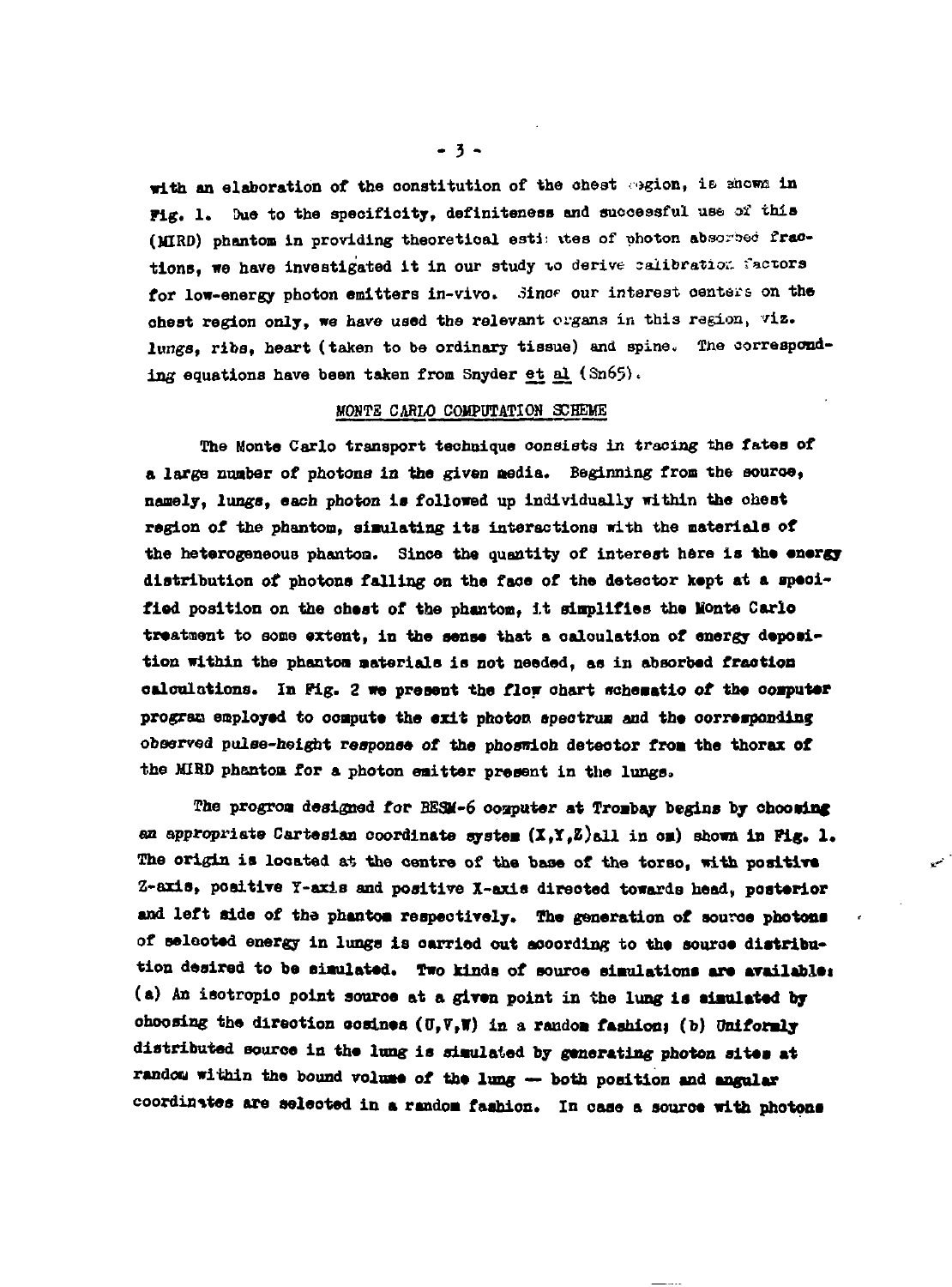**of more than one energy is to be simulated, the energy paraaeter of the Bouroe photons is seleoted randomly in aooordanoa with the known yield** values of photons of different energies. Having generated a well-defined **photon for the seleoted source distribution, it is followed in the heterogeneous media consisting of lung tissue, skeleton and the rest of ordinary tissue, to deteraine its point of interaction'. \***

Here onwards we need to know the attenuation coefficients (µ) of the three media at the photon energies of interest. These constitute an important parameter for the Monte Carlo calculations. The total  $(\mu_t)$  and photoelectric  $(\mu_n)$  mass attenuation coefficients for water (assumed as tissueequivalent) and bone used in the present work are given in Table 1 (Hu69). **The oross-seotion for the Coapton process is taken as the difference between those two oross-seotions at the given photon energy. Table 1 indicates also** how the relevant photon oross-section data for lung tissue are obtained. We **found that the orosa-section data for photoelectric prooess given in Table 1 produced aleoat a straightllne when plotted against photon energy on a log-log graph. Linear interpolation of p with E would yield slightly higher values of cross-section data at intermediate photon energies, especially at energies below JO Ko7, than those obtained by the use of In n vs In E plots (Table 2). We therefore employed the lattrr fora of plot whenevo? oross-seotion data at any photon energy interaediate to those given in** Table 1 were desired.

**At the energy of tho photon under consideration the total attenuation ooeffiaients of tho three different media assumed to be present in the phentoa differ widely. A suitable method is required to deteroine an acceptable point of interaction. A technique given by Coleaan (Co68) is used for this purpose. In this technique we first find three values of the total linear attenuation coefficients oorroaponding to the three media at the energy of the photon** being iollowed. We then select the maximum  $(T_{max})$  of the three attenuation **coefficients. The path length 3 froa the starting point of the photon to a** probable point of interaction is next calculated by sampling the exponential distribution of photon intensity, i.e.  $S = -\ln(R)/T_{max}$ , where Rl is a random **number between 0 and 1. A oheok is then Bade to soe whether this probable interaction point is inside or outside the trunk region of the phantoa. In**

**- 4 -**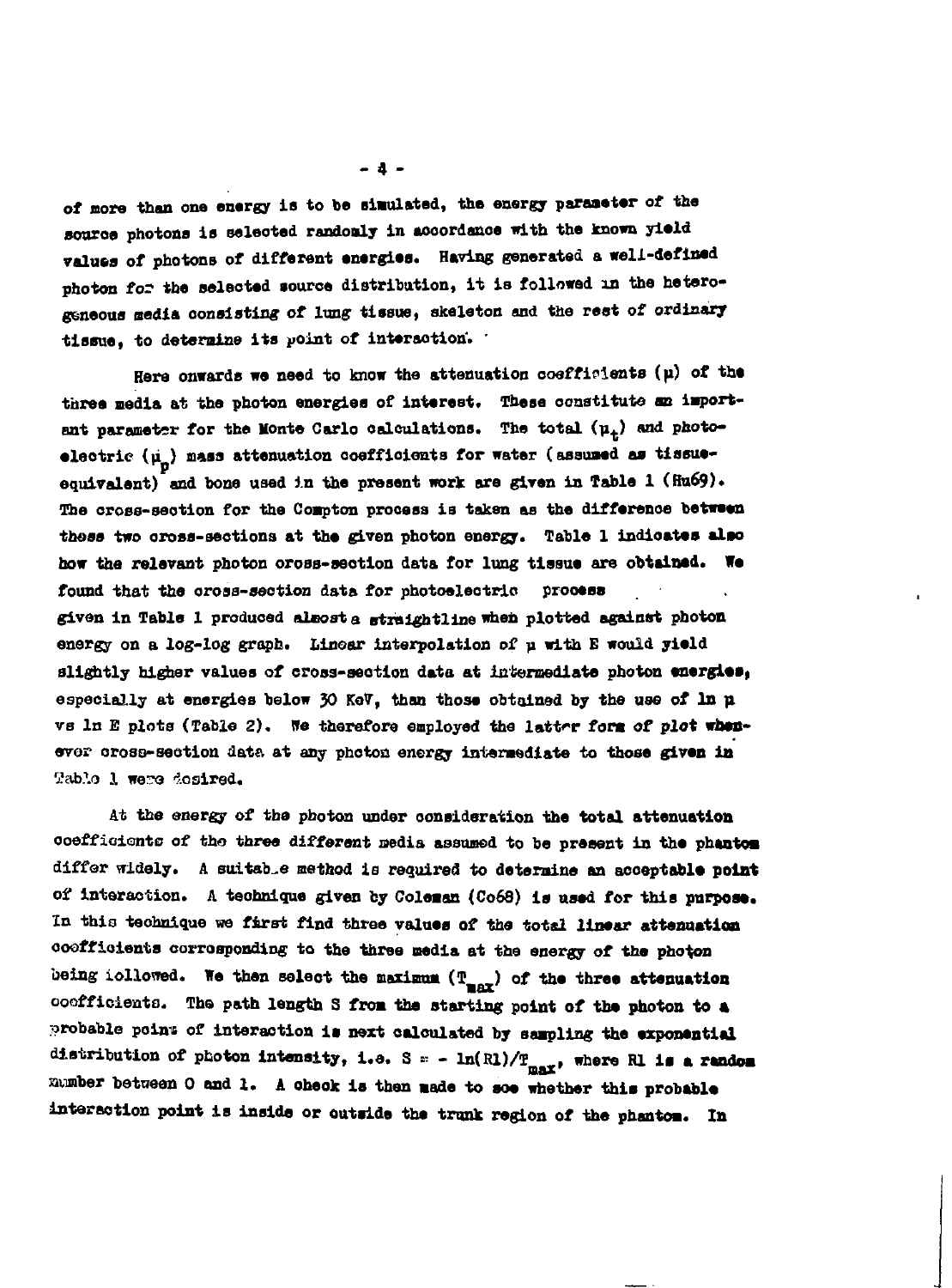**the latter oase the unattaauated and unoollided photon finds its way out of the phaatoa. in the foraar oase, since the coordinatesof the interaction point are known from tho oaloulated pathlength (3), the phantoa medium which oontains it is found out.. Denoting the total linear attenuation coefficient of this Bedim by TX, the ratio MX) » TX/Tmax which iudioates the probability of the interaction point being real and aooeptable, is ascertained. Thus, if**  $RTO = 1$ , the interaction point is considered a valid one but if  $RTO \leq 1$ , its **validity has to be ascertained. For this verification we generate a random** number R2 between 0 and 1 and accept the interaction point as real and valid only if R2 < RTO. Otherwise, the interaction point is considered unreal and the photon is given another flight from the point already reached in the same **direction with the sane energy and a fresh point of interaotion is found\***

**The type of interaotion is then determined by randoa sampling froa the possible interaction processes, nanely, photoelectric and Coapton in proportion to their Individual probabilities. The relevant photon orosaseotion data froa Table 1 were used. Sinoe any photoeleotric event aaounta to oomplete absorption cf the photon in the nediua at the point of interaction, it would not contribute to the exit photon spootrua. Suob a photon is terainated and a fresh history is started. In the case of a Coapton soatter event, the energy of the scattered photon is oalculated by sampling the differential Kleit-Hiahina cross-aeotion for tv^a eleotrons using a aethod desoribed by Ccshwell and Everett (C«59), i.e.**

$$
E' = \frac{2}{1 + 3r + (2E - 3)r^3}
$$
 3 =  $\frac{2}{1 + 0.5625}$ 

E and E' are the energies in terms of electron rest mass (m<sub>a</sub>c<sup>2</sup>) of the initial **and the Coapton scattered photons respectively and r is a randoa nuaber between 0 and 1.**

**The polar angle (9) of the scattered photon between 0 and** *rt* **is than calculated fron the relation**

**Cos9 « 1 + 1/E - 1/E«**

The azimuthal angle of the soattered photon is determined from random sampling in the interval from 0 to 2fT. From these the new direction cosines of the **soattered photon with respeot to lihe original coordinate systea are ooaputed (Ca59) and tha aoattered photon is again followed as any fresh photon**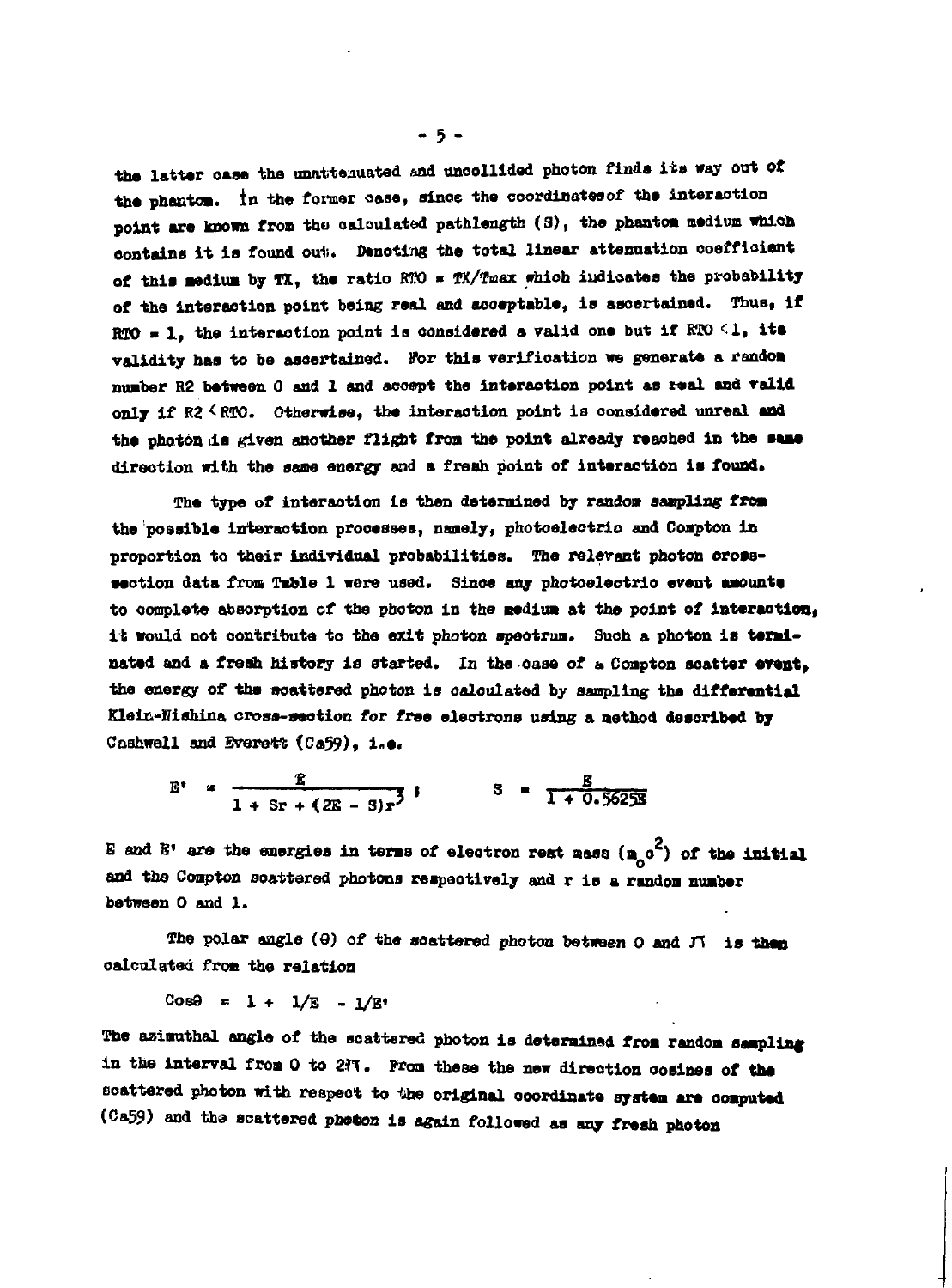**until it is either absorbed photoeleotrieally or its energy falls below 10 KeV when it is terminated and a new photon history is started. At the outset or at any stage of the history, if the photon is found to exit from the thorax phantoa (interaction point is outside), it is oategorised and** stored in a suitable energy bin of the exit photon spectrum according  $\infty$ **its energy only if it falls on the deteetor face.**

**Since at low photon energies photoeleotrio interactions would be more dominant and probable, only a saall nuaber of suoh photons would sake their way to the exit photon apeotrua, although the initial nuaber of photons may be very large. This would mean poor statistics. In the present progre» the only provision to iaprova this situation is the usage of a very large number (60,000) of initially genera tad photons.**

**The result of these Monte Carlo calculations is the energy apeotrua of photons emerging from the thorax phantoa, a part of which falls on the** detector. In practice, however, two detector variables lead to a modification of the original exit photon spectrum. One of them is the variation of **the intrinsic effioienoy it the detector with photon energy and the other la the effect of iodine K x-ray esoape probability for photon energies exceeding 33 KeV. These variables are known as a function ot photon energies for 3 an thiok Hal(Tl) deteotor (3h72a).**

**?ha effect of variable intrinsio effioienoy has been incorporated by .^ai:.r.lying any peak area with the actual intrinsio effioienoy value at the** mean pank energy. The simulation of the effect of the iodine escape has been inoluded in the computer program as follows: From the counts of each **channol in the exit photon apeotrua (B >33 KeV) froa the thorax phantoa, a quantity equal to the multiplication of eaoh channel oounts with the oorres**ponding escape probability is subtracted and the same is added to a channel **at, energy (E - 28) KeV. The values of esoape probability at several energies** for good geometry, given in Table 3, are taken from Sharma et al (Sh72a) and *Minesw interpolation is used to get values at intermediate energies. Thus* **a modified exit photon speotrua results whioh takes into consideration both the variables mentioned above.**

**The role of the deteotor essentially is to saear the exit photon spectrum into a pulse-height epeotrun. This is achieved in praotioe by**

**- 6 -**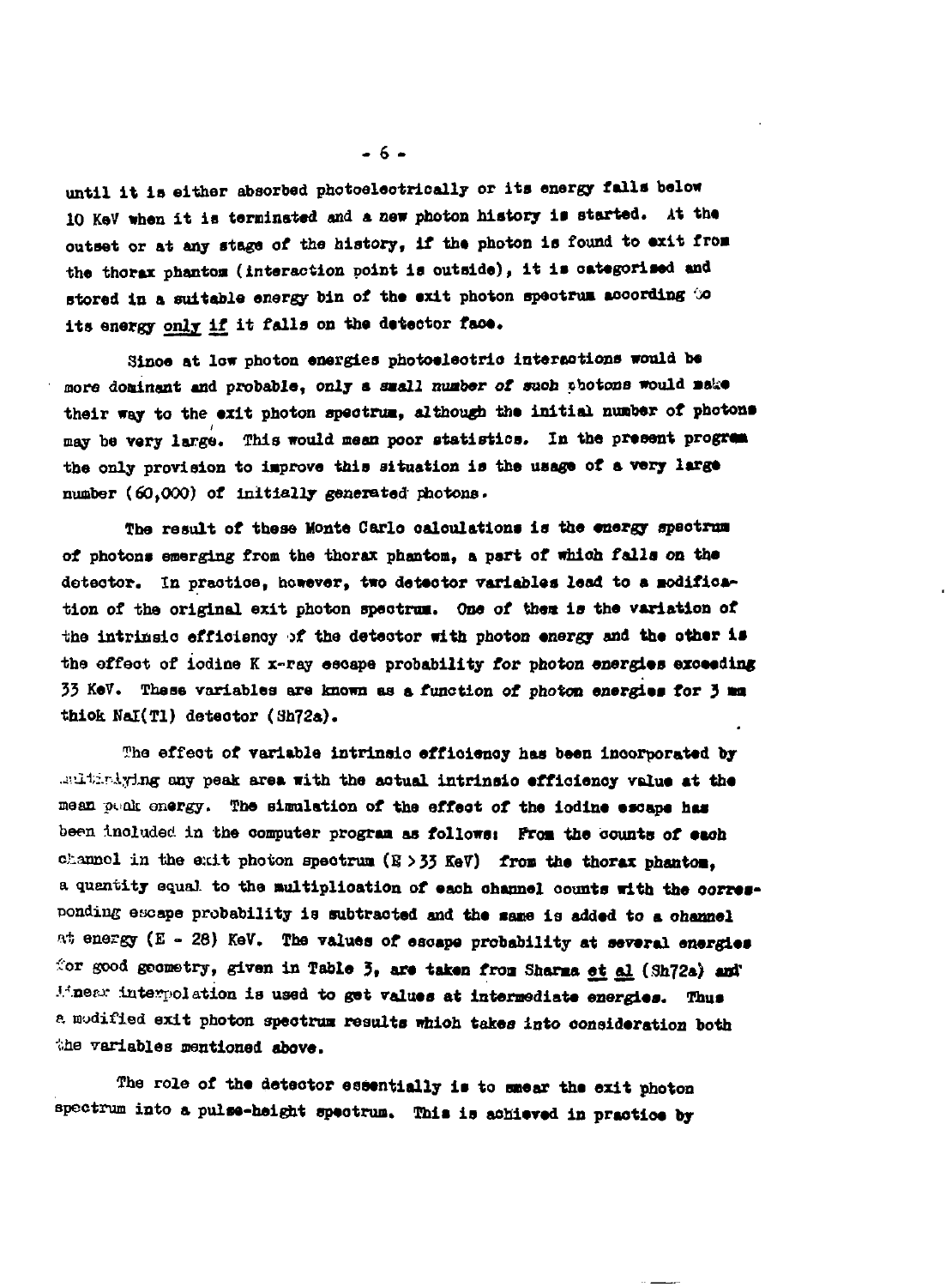smearing the photon spectrum with the experimentally determined Gaussian resolution function characterising the detection system. Experimental **measurements with the 20 en dia phoswioh detector at four photon energies below 100 K«V indicated that the standard deviation \ff) of the Caussian paalc oan be express:! as**

$$
\sigma(\mathbf{E}) = \mathbf{A}\sqrt{\mathbf{E}} + \mathbf{B}
$$

The constants A and B were determined from a fit of the experimental data.  $\sigma(E)$  vs  $\sqrt{E}$ .

Having known  $\sigma(E)$  as a function of photon energy, the contribution **B(K,J) from —a Kth channel of the exit photon speotrun to the Jth ohaanel of the smeared pulse-height speotra is** *given* **by**

$$
B(\kappa, J) = \frac{A(\kappa)}{\tau_{\kappa} \sqrt{2\pi}} \int_{c(J-1)}^{c(J)} exp \left[ -\frac{\left(E - E_{\kappa}\right)^{2}}{2 \sigma_{\kappa}^{2}} \right] dE
$$

**where A(K) is the number of photons in the Kth channel of the exit photon** spectrum having  $E_{\mu}$  as the corresponding mean energy.  $C(J)$  and  $C(J-1)$  are the upper and lower energy limits of the Jth channel of the smeared pulseheight spectrum and  $\sigma_{\mathbf{k}}$  is the standard deviation of the Gaussian peak at energy E<sub>L</sub> in the pulse-height spectrum. Using normal probability function **P(X)**

 $B(K, J) = A(K) P(X_2) - P(X_1)$  $C(J-1) - E_L$   $C(J) - E$ where  $X_1 = \frac{1}{2}$  and  $X_2 = \frac{1}{2}$ .

 $\frac{\pi}{\sqrt{2}}$  B(K,J) would be the contribution from the whole of the exit photon **spectrum to the Jth channel of the pulse-height distribution. Counts in** the channels  $J = 1$ , ... ... n give the complete pulse-height spectrum. The procedure of "linearisation of peak channel counts" (Zi6l) has been incor**porated to looate the peak position in the pulse-height** *spectrum.*

## **RESULTS**

**The computer program described above was used to get the following re suit us**

A. Generate exit photon spectra and the corresponding observable pulse**height response for a phoawich detector for several aotinides, vis. <sup>2</sup>"^Pu,**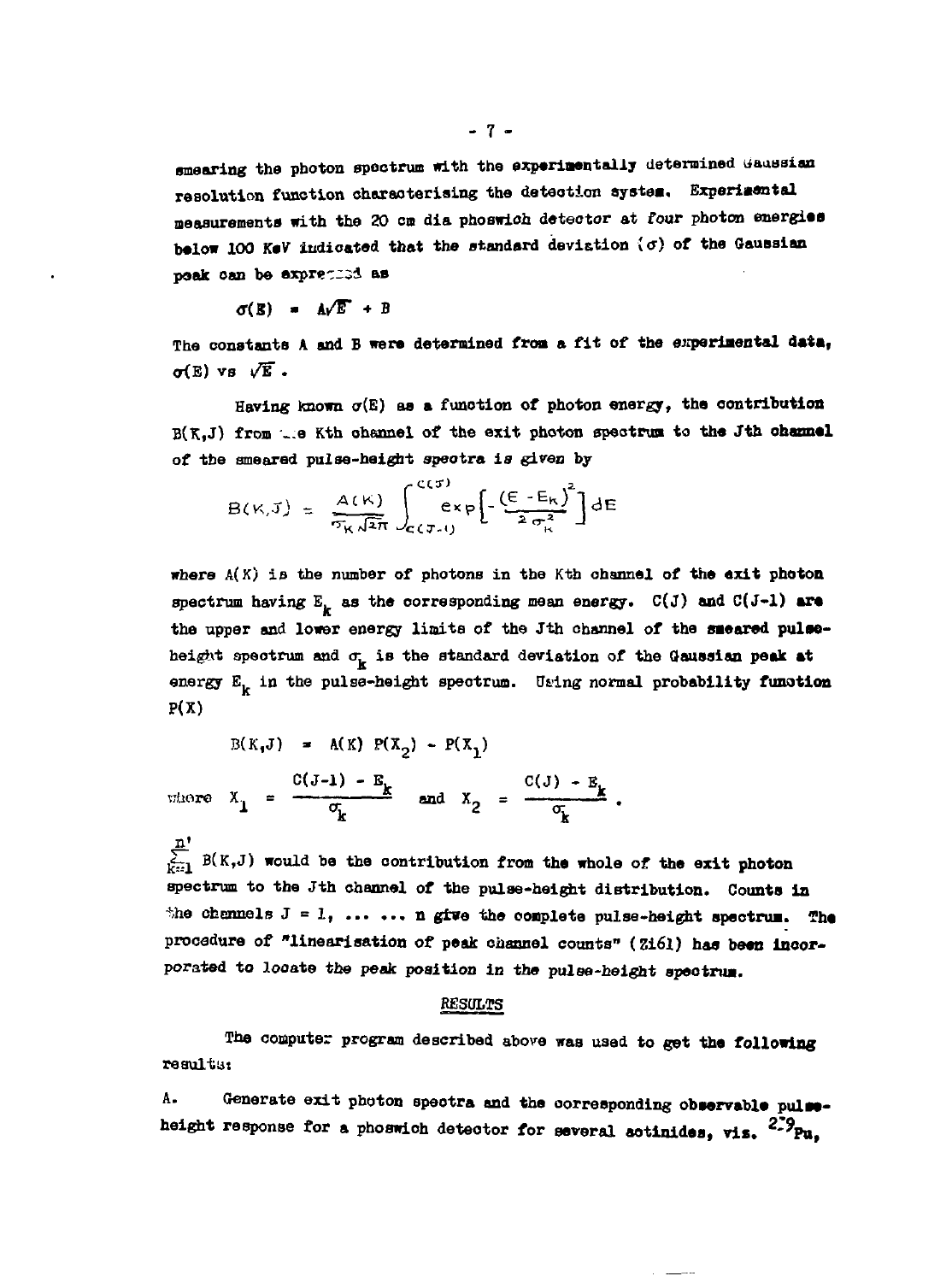$238_{\text{Pu}}$ ,  $241_{\text{Am}}$ ,  $244_{\text{Cu}}$ ,  $246_{\text{Cu}}$ ,  $250_{\text{Cf}}$  and the electron capture radionuclide  $103_{\text{Pd}}$ , present in the lungs of the MIRD phantom. Table 3 lists the data on x-ray energies and their abundances in percentage of disintegrations of the parent nuclide assumed in these calculations. Two kinds of source distributions of these radionuclides in the lungs are considered - point and uniform. Five points on the semi-Z axis of the half-ellipsold representing the left lung were defined as upper one-fourth (S1), centre (S2), lower one-fourth of semi-Z. axis (33) and at top (ST) and bottom (SE) of lung at Z-axis. In one instance a point source was assumed to be present at locations 51, S2 and S3 in succession while the detector was positioned on the thorax with its centre right above the three locations. In another instance a point source at all the five locations and a single 20 cm dia phoswich (3 mm NaI(Tl) primary detector) losated centrally over the upper region of the thorax with the detector edge 0.3 on below the bottom of the first rib was assumed. Together with uniform source distribution these situations would provide useful data on the extent of variability of the calibration factor as a function of source distribution in a normal MIRD phantom. Data are also given for a two detector geometry shown in Fig. 1. Several examples of the predicted pulse-height spectra are included and the calibration factors are tabulated and comparison is made with the limited amount of experimental data available.

 $B -$ The effect of the presence of rib bones on the transmission of low-Fig. and the conditions  $(U_{y_1} \times -rayc)$  was also seen. In addition, data similar to those ta i are generated for different densities of lung tissue varying in the range 0.1 - 0.4  $g/m^2$ .

Walibration Mactors (counts/photon) were obtained for the detector с. ion the counting geometry described in (A) at several photon energies from 20 So 100 ReV for uniform source distribution in the lungs of the MIRD phanton. However woults are also presented and comments are made about the effects of tor and and backward scattering by tissue-like media on the spectral shapes combined photon sources on the basis of the generated data,

We present also the generated data on escape efficiencies of 16, 53, J. 10 and 185 KeV photons from different parts of the MIRD phantom for uniform source distribution in the lungs.

 $-8-$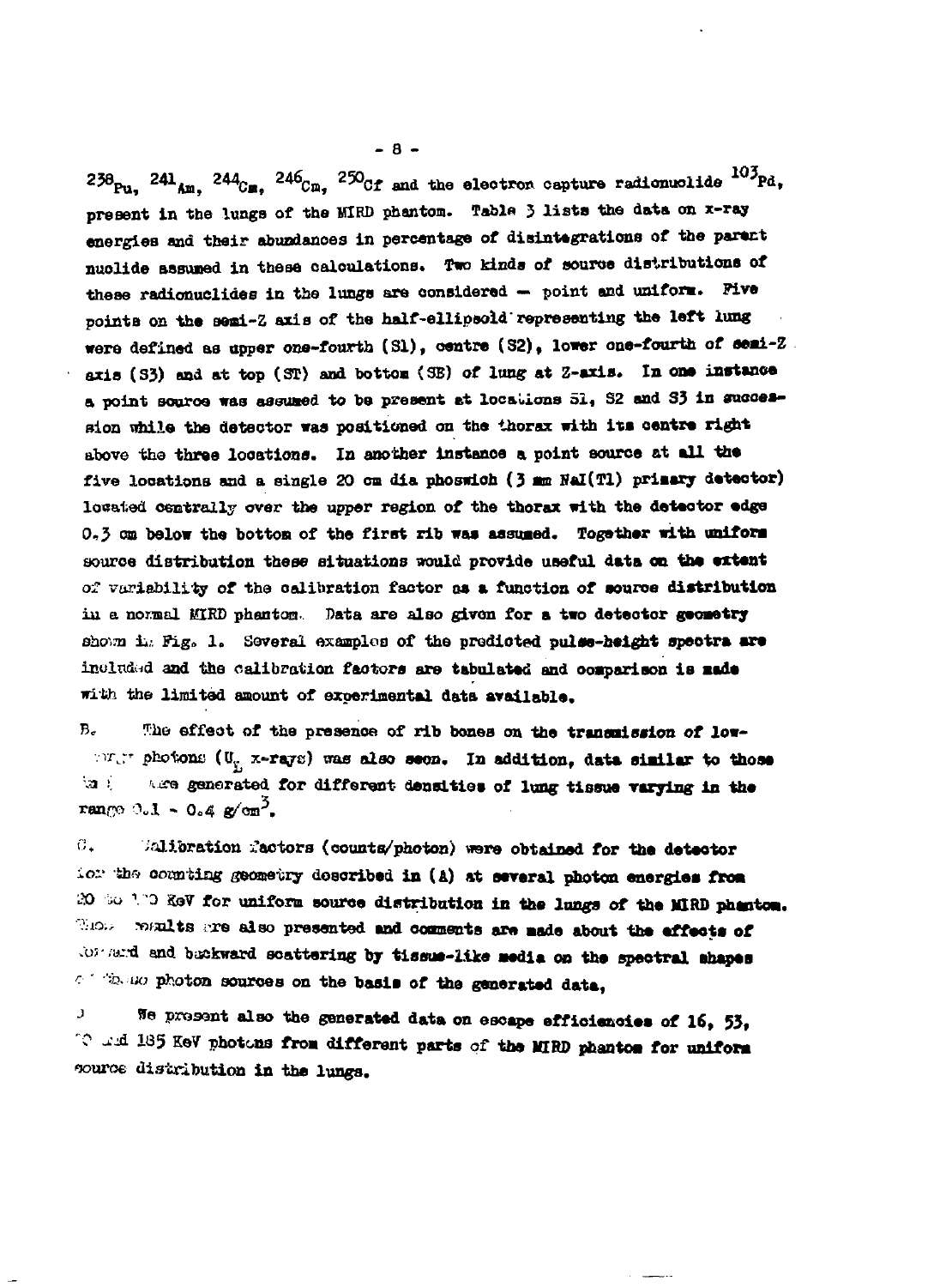#### **DISCUSSION**

## **Shapes of Generated Spectra**

**Pig.** 3(a-e) depict the exit photon speotra as histograms and the resultant pulse-height responses of the phoswich detector as smooth curves for the actinides, <sup>239</sup>Pu, <sup>238</sup>Pu, <sup>241</sup>Am, <sup>244</sup>Cm, <sup>240</sup>Cm, <sup>230</sup>Cf and the electron capture **radionuolide l0'pd, distributed uniformly in the lungs of WR D phantoa and a dingle phoswich (20 cm dia) deteotor positioned centrally over the thorax, aa desoribed earlier. For all the results presented in these figures the photon** energies and intensities given in Table 4 were used, starting with 60,000 initial photon histories of each energy and the results were combined in pro**portion to the respective photon yields for each radionuolide. In the case ot Ut x-rays, the contribution to the exit photon spectrum from 13.6 KeV energy was verified to be negligible (Sh72b; Sh74)» hence the pulse-height spectrum shown in Fig. 3» oomes entirely froa two components, viz. 17.2 and 20.2 KeV photons emerging unoollided or after oollision. More noteworthy** here is the buildup factor defined as the ratio of the total number of photons **to the uncollided ones in the exit photon spectrum (Pig. 3a, b, d) obtained from the MIRD phantom since it shows the contribution from scattering within** the phantom at such low energies. It is found that the buildup factor for U<sub>r</sub> x-rays from  $^{238}$ Pu and  $^{239}$ Pu is about 1.5 which increases to 1.7 for Rh<sub>p</sub> **x-rays. The buildup factor is dependent on photon energy, the position ofthe detector over the thorax and the selected energy threshold of the deteo**tion system. These results show that Compton scattering effects cannot be neglected in any type of calculations, whether using Monte Carlo techniques **or any semi-empirical approach aimed at obtaining the oalibration faotors. If the uncollided flux of photons alone is considered, an undar-estiaation in the calibration faotor would result for the selected detector-phantom geometry and source distribution in the lungs of the phantoa. For photona of initial energy < 30 KeV, Coapton scatter does not reduce the photon enargy appreciably and even if the channel width in the exit photon spectrum is 0.6 KeV/ohannel, the aaxiaua channel contents will inoluda soae aoattarad** photons. It would be incorrect to assume the maximum channel contents as equivalent to the number of uncollided photons. Thus, correct estimates of **the buildup faotors cannot ba worked out straightaway froa .the data ahown ia Fig. 3(a-a).**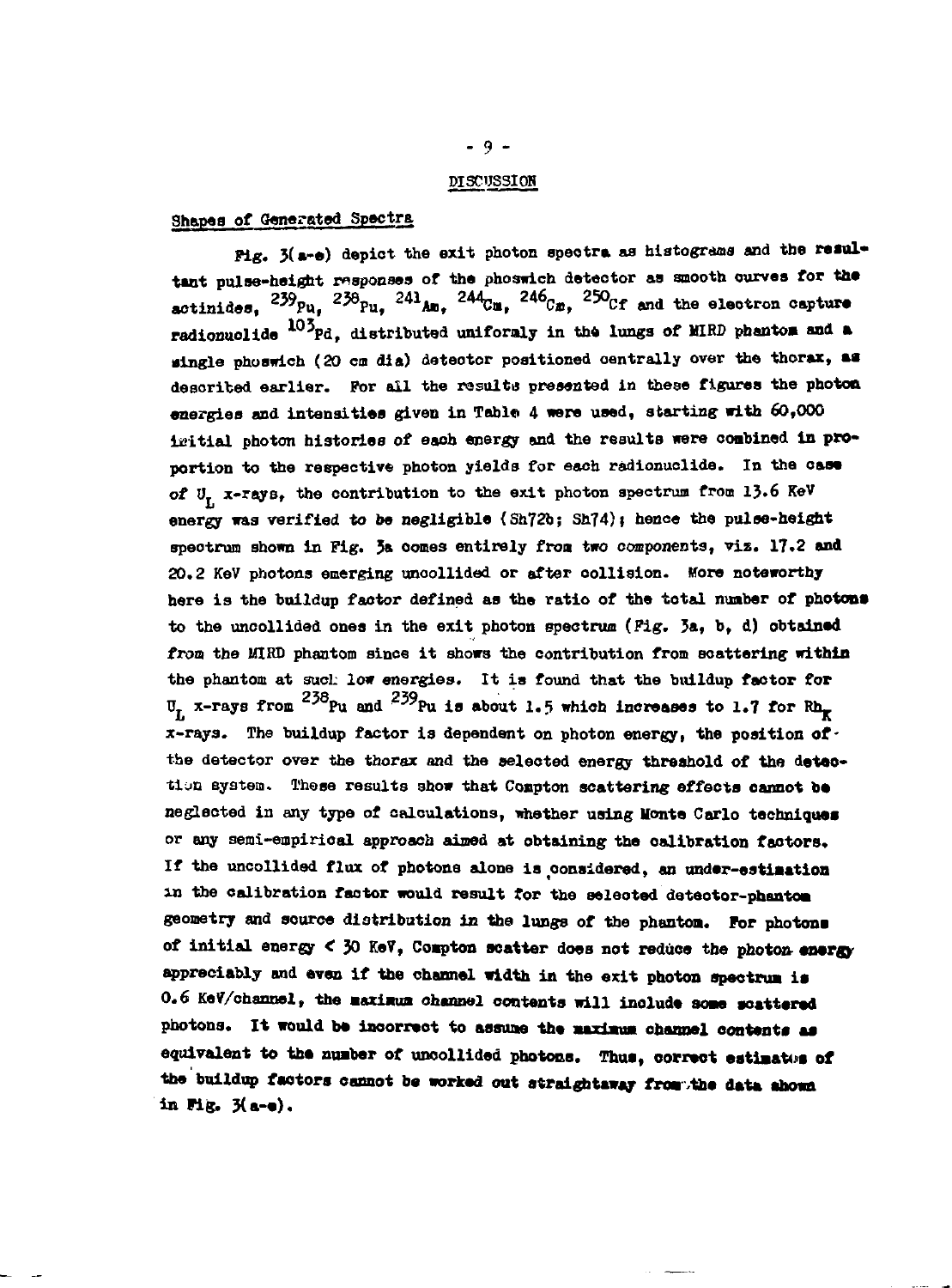It is apparent from Fig. 3a that the pulse-height spectra corresponding to the exit photon spectra of U<sub>1</sub> x-rays emerging out of the phantom indicates a photopeak energy at 18.4 KeV whereas the average peak energy expected from a bare source is about 17 KeV. This shift in photopeak energy to the higher side is doe to the different proportions of transmitted photons of two energies and is a consequence of the rapid variation of the linear attenuation coefficients of tissue at low photon energies. Similar observations have been made in experiments (Sh72b; Sh74). Fig. Xo, d, e) illustrate similar spectral effects in the case of  $^{244}$ Cm.  $^{246}$ Cm.  $^{105}$ Pd and  $^{250}$ Cf. the shifted photopeak energies bring 19.5, 19.5, 20.6 and 20.3 KeV respectively. Thus the computer progress appears to regenerate the spectral shapes of these low energy (E < 33 KeV) photon emitters present in the lungs of the phantom. These peak shifts offer a method of estimating the effective depth of the source in the phantom in the region viewed by the detector.

Pig. 4 shows a result similar to those presented in the previous figures but for a source of monoenergetic photons of energy 40 KeV (i.e. E > 33 KeV) distributed uniformly in the lungs. Two points are worth noting in this figure. The affect of the iodine K x-ray escape is the appearance of a photopeak at 10.4 KeV and the figure illustrates how the computer program is able to take care of this effect. The photoneak has shifted downwards to 37.7 KeV from the initial energy of 40 MeV. Although the exit photon spectrum shows an overwhelmingly large number of events at 40 KeV, the subsequent interaction of the axit photon spectrum with the detector, assuming 100 % intrinsic efficiency, leads to a posk at a lower energy.

We had earlier applied Monte Carlo techniques to predict the magnitudes of changes in pulse-height spectra of monoenergetic low-energy photon: (E<100 KeV) emitters embedded under tissue-like media (Sh76b; Sh77). Downward shift of photopeak emergy and deterioration of energy resolution of the detection system were the spectral changes considered. Predictions were made for a thin (10 cm dis x 5 mm thick) NaI(T1) detector and for point photon sources located on the axis with the absorber-scatterer modium interposed between the source and the detector. Forward scattering of quanta alone was then taken into consideration. These studies showed that in addition to the electron density of the absorber-scatterer medium, the finite energy resolution of the detector

 $-10 -$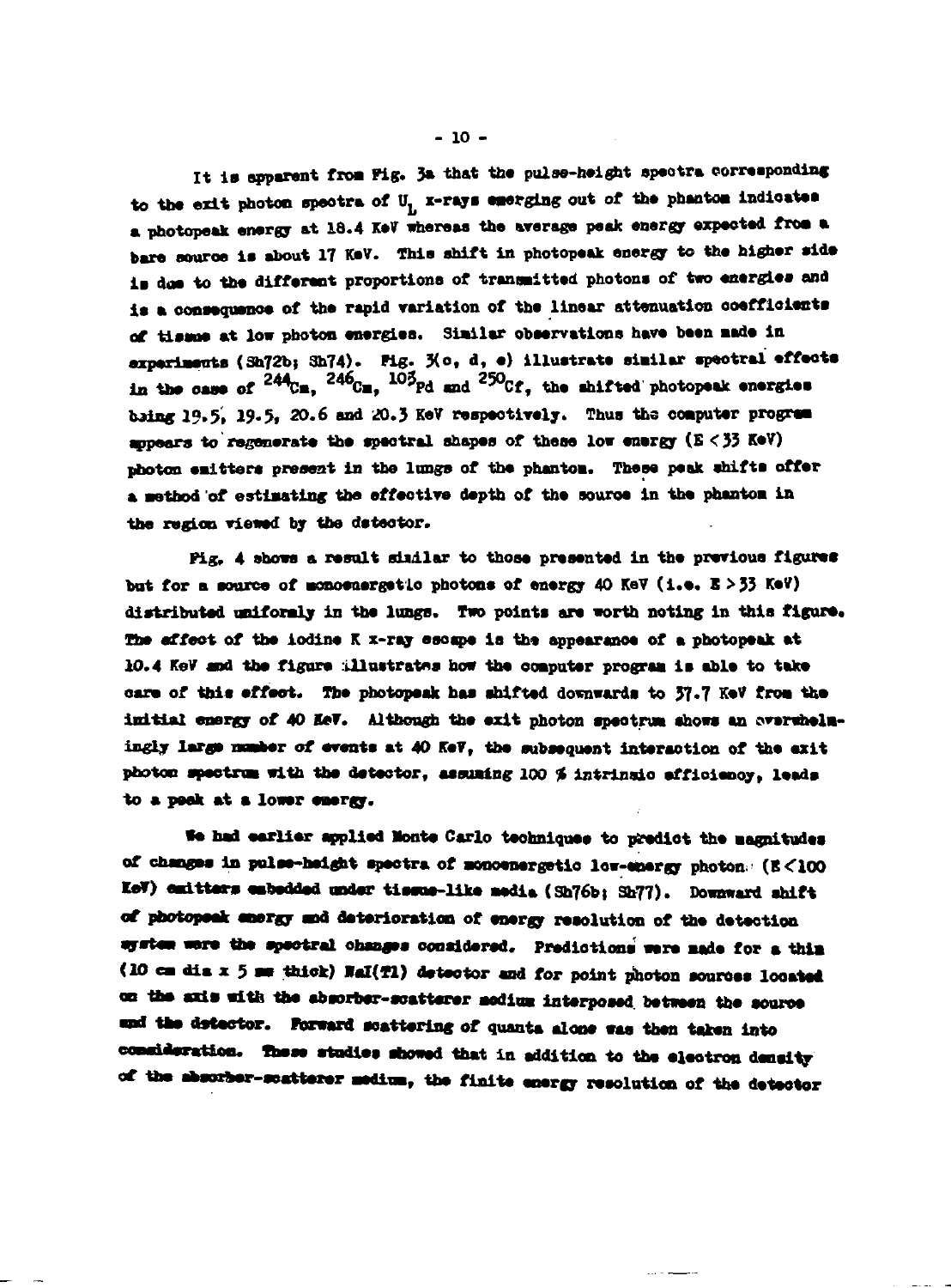**ls a dominant factor in induoing spectral changes and that an ideal detector with an infinitely fine resolution would not sxhibit such effects.**

**We have now performed similar calculations for the 20 oa dia phoswioh detector with water and perspex as absorber-soatterers. In addition, we have investigated the effect of backward scattering on spectrum shapes. Pig. 5 a & b sumiarise the results of calculations for 60 KeV photons and show the variation of energy band ratio as a funotion of • absorber-soatterer thickness, a constant thickness being present at the baok of the source. The energy band ratio is defined as the ratio of counts In (45-60 KeV) energy band to oounts in (60-75 KeV) energy band, calculated from the predicted pulse-height spectra. The energy band ratios are different for water and parspex. For a fixed thickness in front, a higier value of the energy band ratio is predicted, depending on the thickness at the baok. This effect of baok-soatteriag appears to saturate for water thicknesses in excess of 5<sup>o</sup> a a <sup>t</sup> \*h<sup>a</sup> hack of the source. The variation in energy band ratio is a direot consequence of the downward shift of photopeak since a linear relation exists between the two. This enphasis on the energy band ratio is due to its ease of calcula**tion. An obvious implication of these results would be the determination of the effective depth of an <sup>241</sup> An source in vivo. A maximum error up to **4 oa in depth determination would ooour if no account is taken of the baoksoattering effeat. Another point which emerges is that the so-called tissueequivalent Materials (water, perspex eto.) differ froa each other insofar as thair effect on the speotrua shapes of low-energy photon eaitters are concerned (Sh76b). This brief discussion would be helpful later on when we derive the effective depth of souroe in the KIRD phantoa froa the generated spectra for 60 KeV photons.**

## **Calculated Calibration Factors**

**In Table 5 we present the calculated calibration factors for a single 20 oa dia phoswioh detector plaoed oentrally over the chest of the MIRD phantom for two kinds of souroe distribution in the lungs. It will be observed that the calibration factors for unifora distribution are slightly higher for <sup>239</sup>Pu,**  $2^{250}$ Pu,  $2^{44}$ Ca,  $2^{40}$ Ca, and  $2^{50}$ Cf, similar for  $10^{3}$ Pd and lower for  $241$ A- gauss **rays than those obtained for a point souroe located at the oentre (+8.5, 0, 55.5) of eaoh lung. This might suggest that the effective depth of the point**

**-Il -**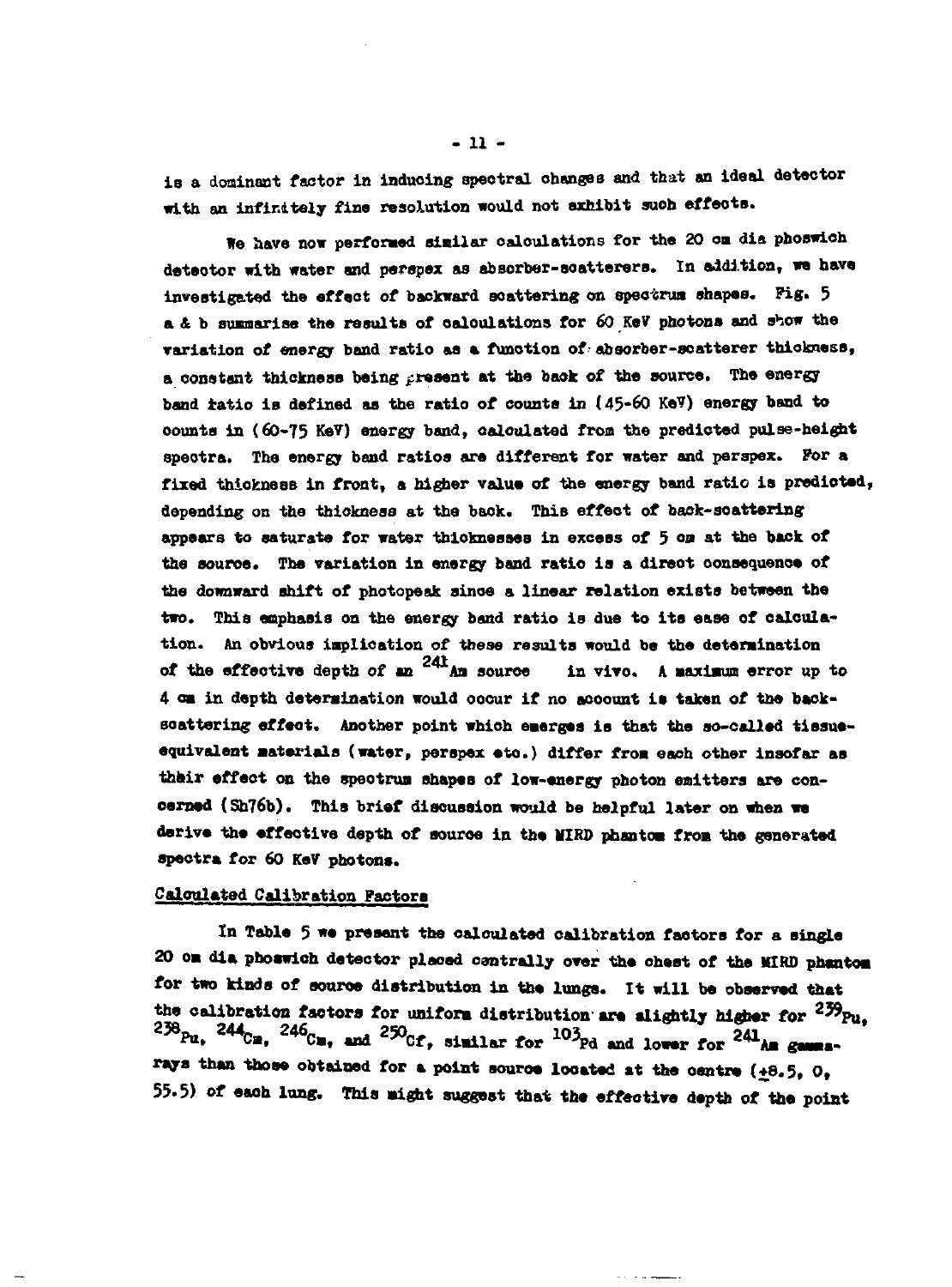source is slightly greater than that in the case of uniform distribution. However, the effect of severer attenuation initially is more than compensated by Compton scatter in the case of photons of energy greater than 20 KeV. It may therefore be not advisable to replace a uniformly distributed source by a point source at the centre of the lung for all photon energies.

Table 6 lists the calculated calibration factors for <sup>239</sup>Pu and <sup>103</sup>Pd point sources at three well-defined points in the left lung and a single detector of stated diameter placed right over the point source such that the line joining the detector centre and the point source is parallel to Y-axis. Table 7 lists the calculated calibration factors for a point source located at ST, S1, S2, S3 and SB (coordinates are given in the table) and a 20 cm dia phoswich placed centrally over the chest. For the above source locations the calibration factors are in the ratio 1:218:407:368:58 and 1:8:20:15:4 for  $^{239}$ Pu and <sup>103</sup>Pd respectively. These data bring out the extent of variability in the calibration factors. The data presented in Tables 6 and 7 clearly suggest that low-energy photons are more severely attenuated in the upper half of thorax than in the lower half. Available experimental data on humans do not support this.

Fig. 6 shows the variation of the calibration factor (count/photon) of a 20 cm dia phoswich placed centrally over the chest of the MIRD phantom containing a uniform distribution of photon sources in the lungs. The utility of this graph lies in prediction of calibration factors for several radionuclides. This is done by either reading or calculating from the given polynomial expression the calibration factors for the desired photon energies and then summing them up in proportion of the photon dutensities. obtained from the decay scheme of the radionuclide.

We studied also the effects of different lung densities and of replacement of rib bones by ordinary tissue. For the case of uniform source distribution. lung densities of 0.1 and 0.4  $x/\sigma x^3$  gave calibration factors for <sup>239</sup>Pu 80 % higher and almost similar respectively to that given in Table 5, while replacement of rib bones by ordinary tissue almost doubled it.

# Photon Escape Efficiencies

For a selected low-energy photon emitter distributed in the lungs of the phantom. It might be of interest to know the photon escape patterns

 $-12 -$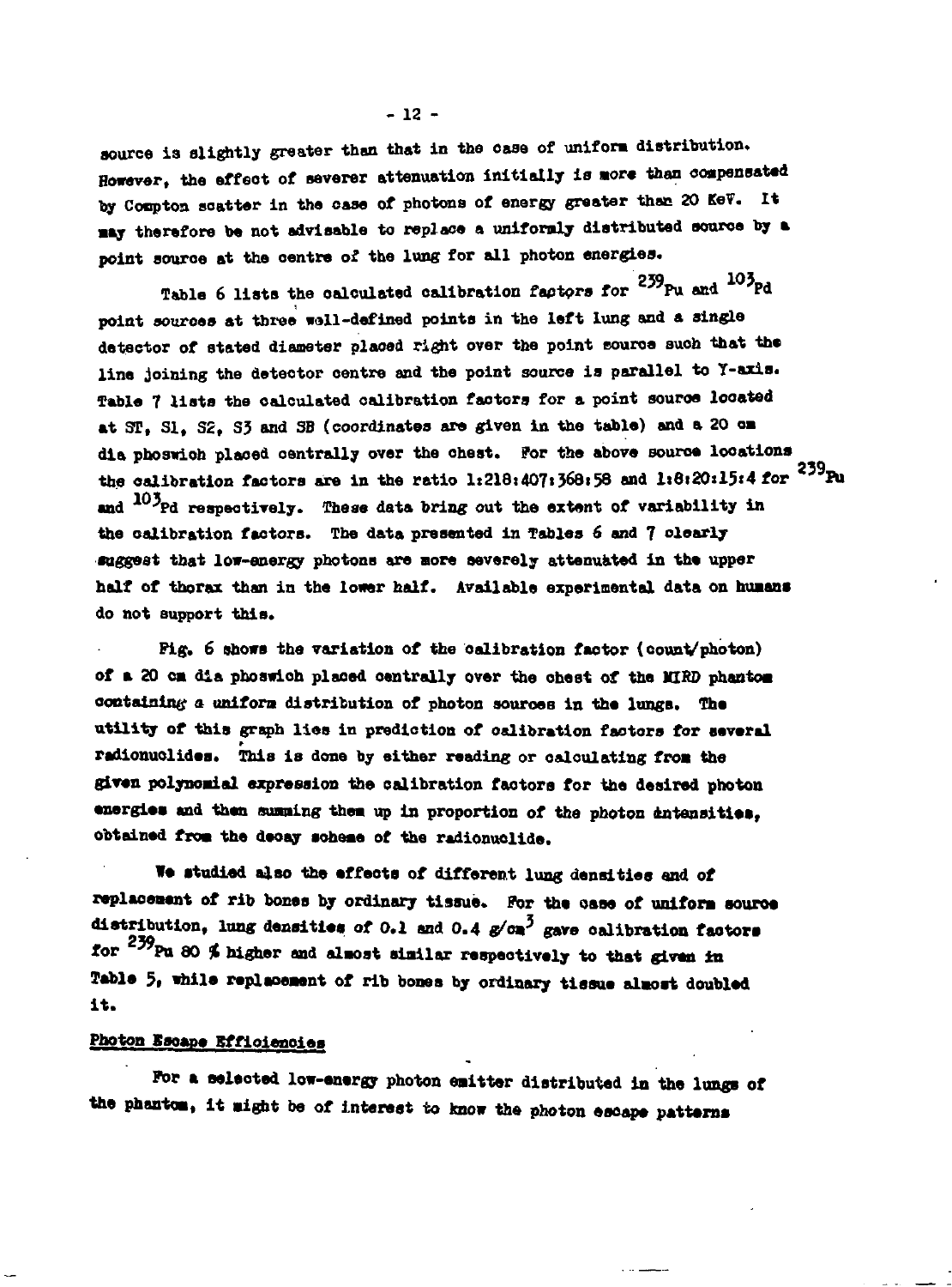**fron front, back and the aidea of the phantom. The escape effioienoy is defined aa the percentage of the photons that asoaps either unoollided or after oollialon. To determine the eaaape efficiency, the phantom thorax was enclosed in a parallelopiped of minimum size and tbe photons escaping froa the thorax and bitting the different surfaces of the parallelopiped were recorded. Our procedure was similar to that adopted by Soott et al (SoT7) who have presented escape efficiencies for unoollided photons only. With the computer program described earlier in this paper we determined escape effioienoiea for the total flux of escaping photons, i.e. both unoollided and those escaping after collision. The results of our calculation together with the results of Soott et al for the case of uniform distribution of source emitting photona of initial energies 16, 53» 90 and 185 KeV are presented in Table 8. These photon energies are seleoted for the sake of comparison.**

**In the case of 53, 90 and 185 KeV photons, tbe uncollided fraction is about one-third of the total flux of esoaping photona. If one takes account of tbe uncollided photons only, an under-estioation by similar magnitude in the calibration factor night be expeoted. It appears that the total flux of 16 KeV photona escaping- fron the back may be slightly higher than from the front. Our values of the esoape effioienoy for unoollided photons are slightly lower than thoa reported by Soott et al due perhaps to use of different oross-section data. The inolusion of photons escaping after collision does not seen to alter the qualitative picture of esoape efficiencies and there appears to be good agreement in the patterns of eaoape efficiencies calculated by ua and thoae preaented by** Soott <u>at al</u>. This similarity strongly suggests the confirmation of the conclu**aiona of Soott et al (S077) regarding the optimum detector sise and placement for low-energy photon in-vivo speotronetry, although available experimental** data on humans do not support them.

## **Body Build Parameters**

**The oaloulated calibration factors would be valid only for body builds typioal of tho KIRS phantom. Henoe the body build of the KIRS phantom needs to b» defined. The relevant parameters normally chosen for suoh purposes are oheat wall thiokness (CWT) or effective soft tissue thiokness (BSTT). CUT is** generally measured by ultrasonic methods (Ga77; Ha77), being the average (exponential or arithmetic) of tissue thicknesses between the lung surface

**- 13 -**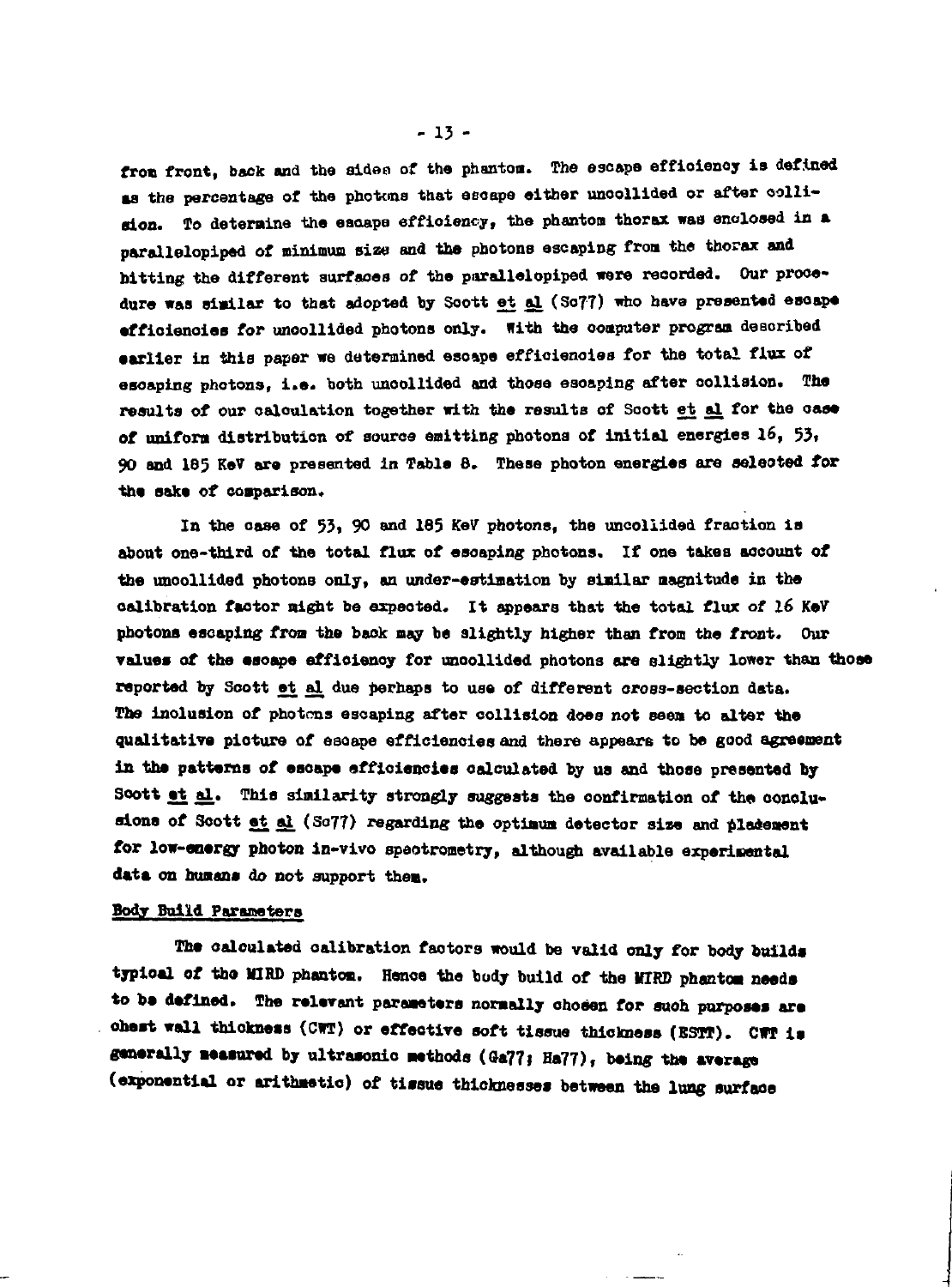**air. points on the cheat surfaoe in the intercostal spaces between the ribs, Xying within the area viewed by the deteotor. Prom the quadratic equations describing the lungs and the thorax we calculated the thioknesaea at 19 points within the mentioned region of the chest of MIRD phaaton. The arithnetio and exponential averages of these thicknesses were found to be 3-64 and 3.2 on respaotively. If CWT .for the phanton is calculated frou published correlations (Ha77) with weight/height ratio, a value of 2.32 on in obtained. Sines the MIRD phantom is supposed to represent a 70 Kg nan, the expected CWT Is 2.5 ca. From experimental observations (Sh76a), for a eubjeot with CUT - 2.5 on, one deduces a calibration factor 2.0 x 10\*<sup>5</sup> counts/photon for 1O'pd deposited in the lungs of the subject and a 20 cm dia phoawioh** placed centrally over the chest. The value of  $1.4 \times 10^{-5}$  counts/photon, **obtained in the present work, for \*Pd distributed uniformly in the lungs of the MIRD phantom and a 20 on diu phoBwioh ptaoed centrally over the ohest, is indicative of CrP in excess of 2.5 cm. It is apparent that the MIRD phantom** in its present form has rather excessive CWT, perhaps due to not fully appro**priate representation of lungs inside the phantom thorax.**

**We may now proceed to onaracterise the MIRD phantom in terms of E3TT (Ru69) which is defined as the thickness of tissue-equivalent material whioh, when placed over a point source in a defined geometry, will cause equal** attenuation of photons as occurs in the phantom. If a point <sup>239</sup>Pu source is **placed on the deteotor (20 cm dia) axis and ordinary tissue is assumed to be** present in the intervening space, then, making allowance for complete absorption of  $U_r$  x-rays (HVT in tissue = 0.6 om) by rib bones covering 43  $\frac{2}{3}$  of **ohest area, we readily note a counting efficiency of 23 cpm/uCi for a tissue thickness of 5.6 cm. A Monte Carlo calculation for these conditions gave 5.1 om as thicknoss required to attain a similar counting efficiency. Prom these considerations and the calculated calibration factor for uniform <sup>2</sup> ^ P u** source distribution (Table 5) for the MIRD phantom, one may conclude an ESTT **between 5.1 and 5.6 cm. The oaloulated calibration factor for I05 Pd (Table 5)** is 1.4 x 10<sup>\*3</sup> counts/photon which is similar to the experimentally observed **value of 1.6 x 10<sup>-3</sup> counta/photon for an ESTT of 5.6 om (Sh76a). The ESTT oi lHHD phantom may thus appear to be 5.6 om. However, if one oaloulates -the phantom ESTT from its body parameters, using the empirical relation suggested by Rundc et al (Ru69), (The relation was derived, fitting expert-**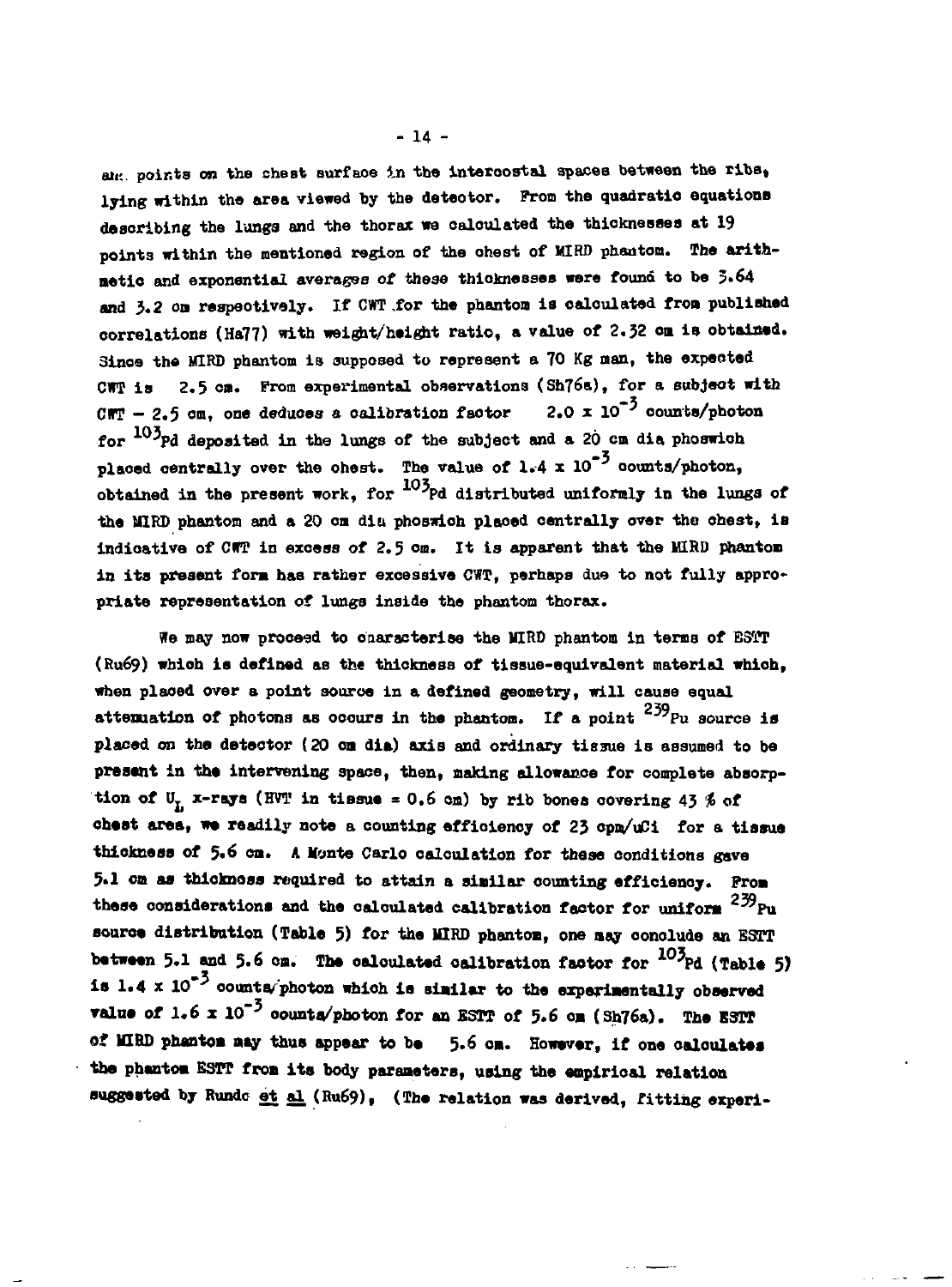**aental data from in-vivo calibration) a vilue (excluding rib thickness) of 4.5 cm is obtained. The value calculated from spectrum shape of 60 KeV photons (assuming saturated baokscattering effect) works out to 4.5 cm.**

## **Comparison with Other Models**

**Bewton et al (Ne78b)have given a simple and perhaps anatomically more -aaliatio semi-empirioal model of human thorax to'derive oaiibration faotors for <sup>259</sup>Pu in lungs from studies with inhaled 1O'pd. They have calculated the value of R (\* counts par Rh,** *z***-zay emitted from <sup>100</sup>Pd in lunge/Counts par U<sub>t</sub> x-ray emitted from <sup>2</sup>^Pu in lunga) aa a funotion of ehe3t wall thickness, The counting geometry considered is that of two pho3wichea (12.7 em dia eaoh) plaoed centrally over eaoh lobe of the lungs. Experimental observations aade on subjects who had inhaled "mook-Pu" aerosol indicated that the counting efficiencies for 1O'pd in lungs of the subjects, for the twin deteotor geometry and the single deteotor geometry, described in this paper, were similar (within + 20** *<f)* **(Ne7da). This suggests that insofar as the transmission of low-energy photons from human thorax is oonoerned, the same aodel results may be adopted for converting**  $^{103}$ **Pd counting efficiency into that for**  $^{239}$ **Pu. Since for the UIRO phantoa the results presented here indicate a CVT of 3.2 om, we** find from Newton's model that the value of R corresponding to it is 5.14. **Our results of Monte Carlo oaloulationa for uniform source distribution in** the lungs yield  $R = 6.3$ , suggesting phantom CWT  $4$  cm, assuming chest wall **tissue to be water-equivalent in attenuation properties. A comparison** *ot* **the results of our present work with Newton\****a* **model may be justified becauee of the siailarities of cross-section data used at the desired photon energies** and because a log u vs log E plot of data in Table 1 gives data almost similar **to those used by Newton et al.**

**In addition, we calculated calibration faotors for two 12.5 cm dia phoswiohes - eaoh located over one lobe of the lungs of the phantoa with a uniform source distribution in the lungs. These were J4.4 opa/uCi and 4550 opa/uCi respectively for <sup>239</sup>Pu and <sup>105</sup>Pd. These data suggest a valu« of**  $R = 7.58$  which, according to Newton's model, would correspond to CWT verv **auoh in exoess of 4 cm.**

It is thus apparent that the MIRD phantom in its present form has rather excessive CWT and ESTT. As will be evident from the discussions earlier, **there appear to be certain discrepancies regarding the estimates of these body build paraaeters for the MIRO phantom.**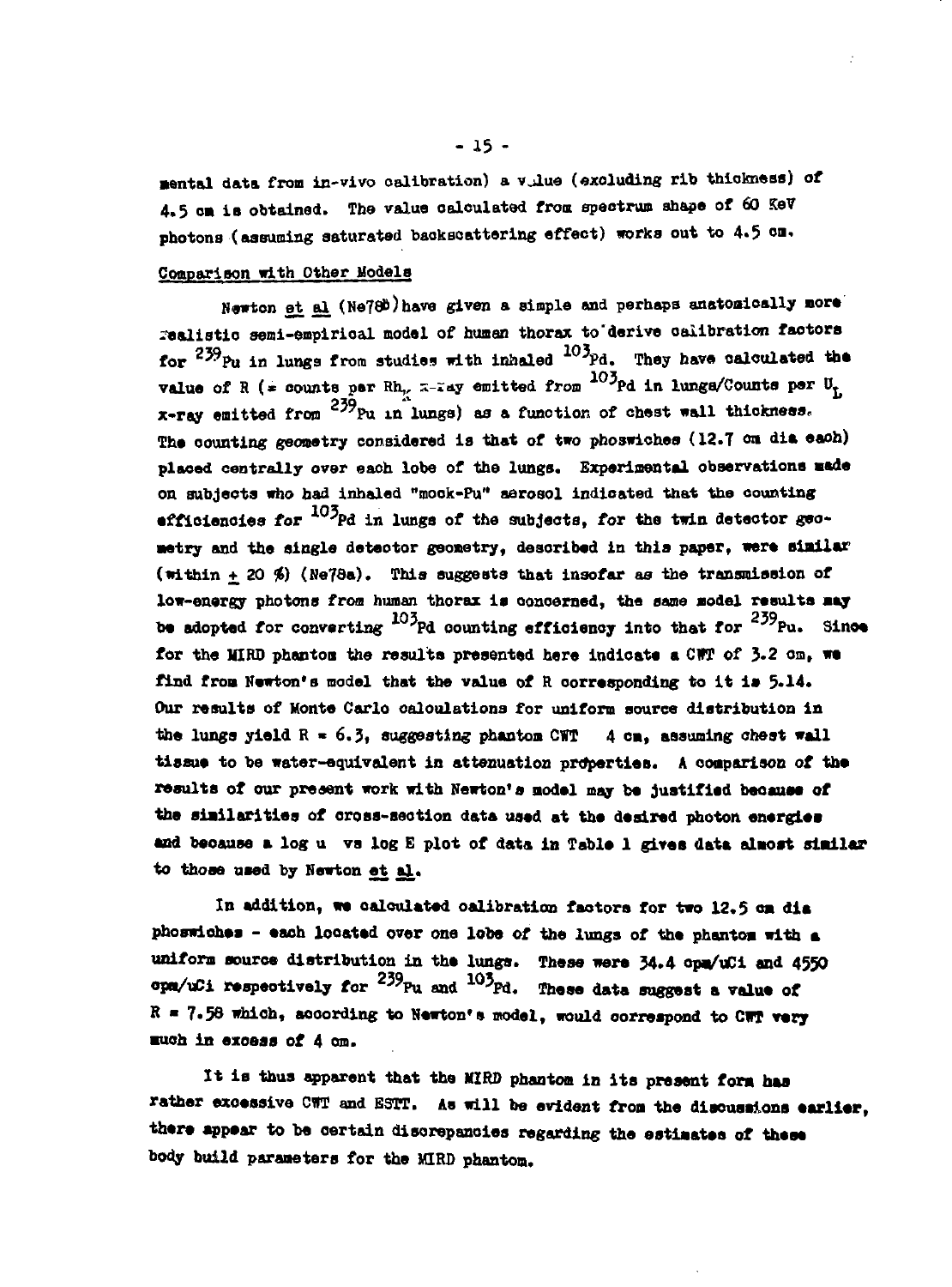#### **Comparison with Kxpariaental Data**

**Apart fron these discrepenoiea, there appear to b« wide variations between experimental observations made on huaan volunteers who had inhaled •ook-rPtt aerosol on the one hand (Sh76a; Ne78a) and the results of Monte Carlo oaloulations** *tor* **the MIRD phantom on the other. For the phanton calculations, identical responses are assumed for right and left lungs, whereas In Masurements on human subjeots carrying lung burdens of low-energy photon emitters ouoh symmetrlo response is never observed (Sh76a; He78a> Ne78o). In addition, the general patterns of esoape photons observed in huaan subjeots are perhaps not reproducible In the liIRD phantom. Por example, photon attenuation in the upper part of the phantom thorax is shown to be •ore than in the lower part. Furthermore, measurements on huaan subjeots reveal that two 12.5 on phoswiohes, each located over one lobe of the lungs, yield a calibration faotor for 1O'pd in lungs, which is sinilar (within + 20\$) to that of a single 20 on dla phoswioh located centrally over the chest, whereas the calculations for the MIRD phantom give for the two-detector systea a response which is nearly twioe of the latter systea. In spits of** these differences. we found that the calculations seem to support the experi**mental observations of Newton et al (Ne78a) in one respect, via. no signifioant gain in figure of merit is achieved by increasing the diameter of the detector. These considerations prompt doubts as to the exactitude of the MIRD phanton for low-energy photon in-vivo speotrometry. Substantial iaprovisationa may be needed in phantom representation. Perhaps, we may have to** tread a path sizilar to that traversed by the experimentalists in the design **of realistio pbjntoas for such calibration purposes.**

# **CONCLUSION**

**The paper has desoribed the details of a computer program designed to** oaloulate the response of an external detector to a source of low-energy **photons distributed in a selected manner in the lungs of a heterogeneous (WtRD) phantom. Predicted exit photon and the corresponding pulse-height spectra are presented for oertain low-energy photon emittera. Coaaenta are made on observed shifts 4n photopeaksenergias. Calculated calibration factors are given for selected geometries together with photon escape efficiencies, in attempt has been made to characterise the MIRO phantom in its present fora**

**- 16 -**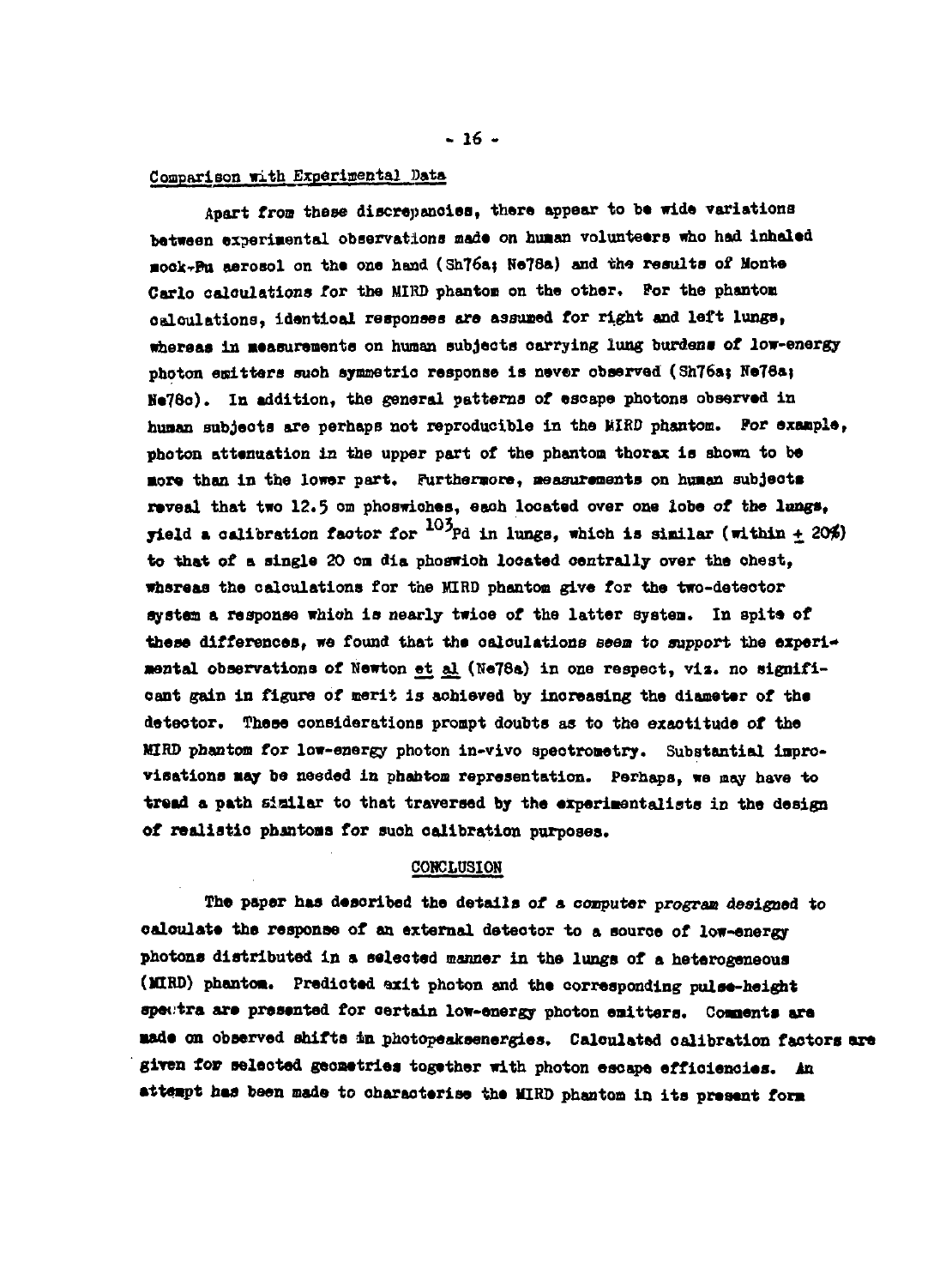for purposes of low-energy photon in vivo spectrosetry. We do not consider the generalised predictions from the present work to be valid in actuality to human subjects. To enhance the suitability of the MIRD phantom for low-energy photon in vivo spectrometry, the need for modification of its present design is underscored and it is here that Dean's (De 76) work assumes considerable significance.

## Acknowledgment

The authors wish to express their sincere thanks to D. Newton, AERE, Harwell and R.E. Goans, ORNL, Oak Ridge for their valuable suggestions.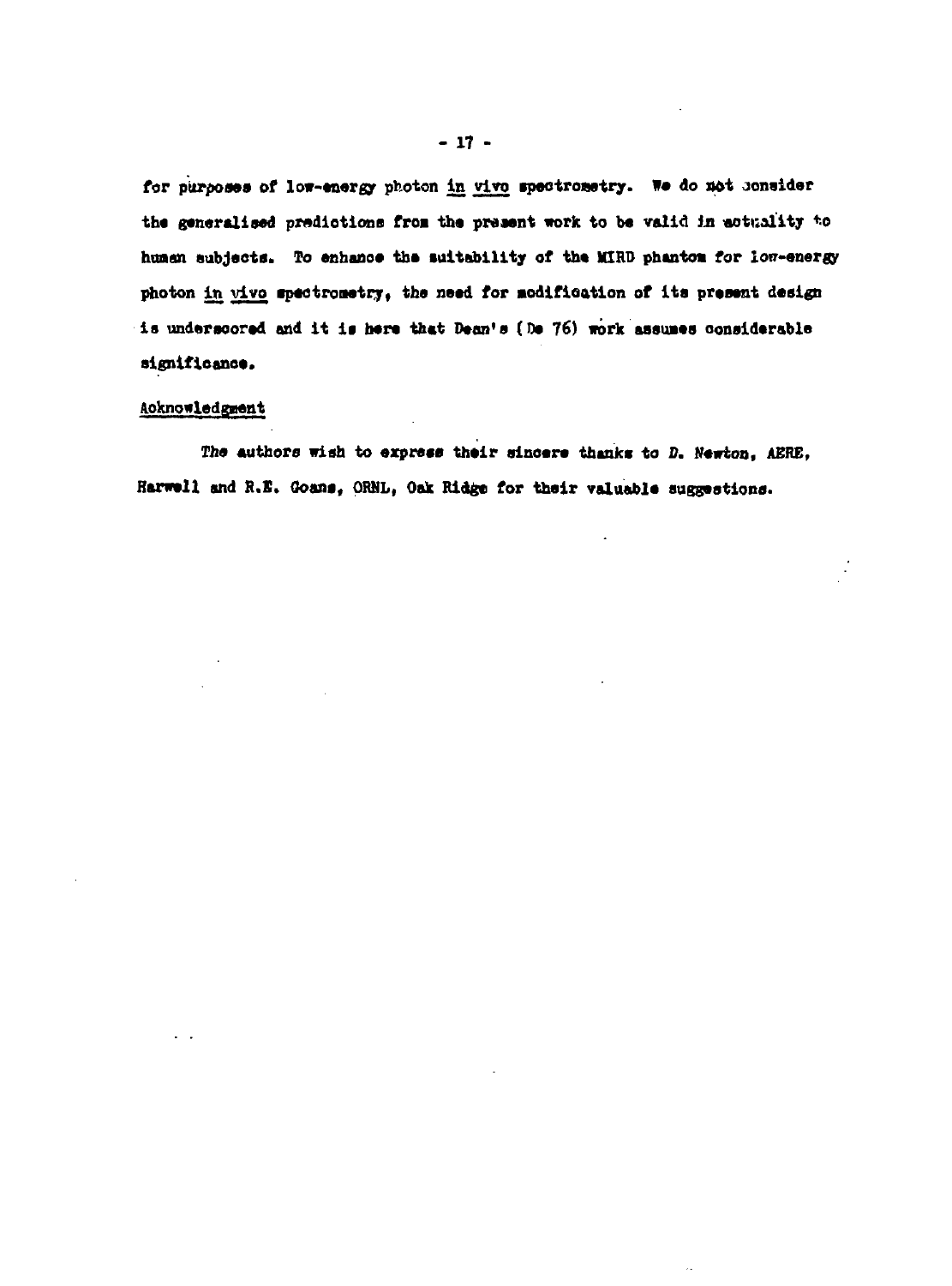#### **- 18 -**

#### **REFERENCES**

- **Ca59 Caahwell E.D. and Everett C.V., 1959. "A practica l manual on Monte** Carlo mathod for random walk problems", (Oxford: Pergamon Press)
- **C068 Coleman W.A., 1968. "Mathematical verificatio n of a certai n Monto Carlo sampling technique and applications of the technique to a** radiation transport problem", Nuol. Sci. & Engg. 32, 76
- **De76 Dean P.N., Griffith R.V. and Anderson, A,L., 1976. "Design Criteria for phantoms for calibration of external detectors for the in vivo assay of plutonium", Ins Diagnosis and Treatment of Incorporated** Radionuolides, pp. 265-276 (Vienna: IAEA)
- **P»74 Falk, R.B., 1974. "Calibration for inhaled radioactive material using a point aouroe", Health Phya. 2J» 557-563**
- **O«77 Garg S.P., 1977. "Ultrasonio measurements of ohest wall thickness",** Health Phys., 32, 34-39
- **Oo76 Goans R.E. and Good W.M., 1976. "Calibration techniques and error analysis for phoswioh counting of actinide nuolides at Oak Ridge National Laboratory", Battelle Northwest Laboratory report BNWL-2089, p. 19**
- **Ha77 Haridasan T.K., Sharma R.C. and Somaaundaram, S., 1977. "Ultrasonio measurements of chest wall thickness in Indian subjects", Paper presented at Fourth Annual Conference on Radiation Protection, Madras, March 12-14**
- **Hu69 Hubbell J.H., 1969. "Photon cross-sections, attenuation coefficients and energy absorption coefficients froa 10 KeV to 100 GeV", National Bureau of Standards Reference Data Series 29**
- **Ju72 Julius H.W. and Verhoef C.W., 1972. "Calibration of whole-body counting equipment by using computers instead of phantoms", In: Assessment of Radioactive Contamination in Kan, pp. 201-21} (Viennas IAEA)**
- **Ne78a Newton D., Pry P.A., Taylor B.T., Eagle** *V.C.* **and Sharma R.C., 1978. "Interlaboratory comparison of techniques for measuring lung burdens of low energy x-ray emitters", Health Phys. 3Jj, 75I-77I**
- **He78b Newton D., Taylor B.T. and 4nu rson A.L., 1978. "X-ray counting efficiencies for plutonium in ungs derived from studies with inhaled Pd-103", Health Phys.. J4, 573-585**
- **Ne78e Newton D., 1978. AERE Harwell (Personal Communication)**
- **Ru69 Rundo J., Rudran K. and Taylor B.T., 1969. "Effeotive tissue thiokneases for external counting of low-energy emitters in lung". Health Pb^s. 11, 155-157**
- So77 Soott L.M., Warner G.G. and Poston J.W., 1977. "Theoretical evalua**tion of optimum detector size and positioning for low energy in vivo gamma speotrometry", Health Phys. 33. 583-593 .**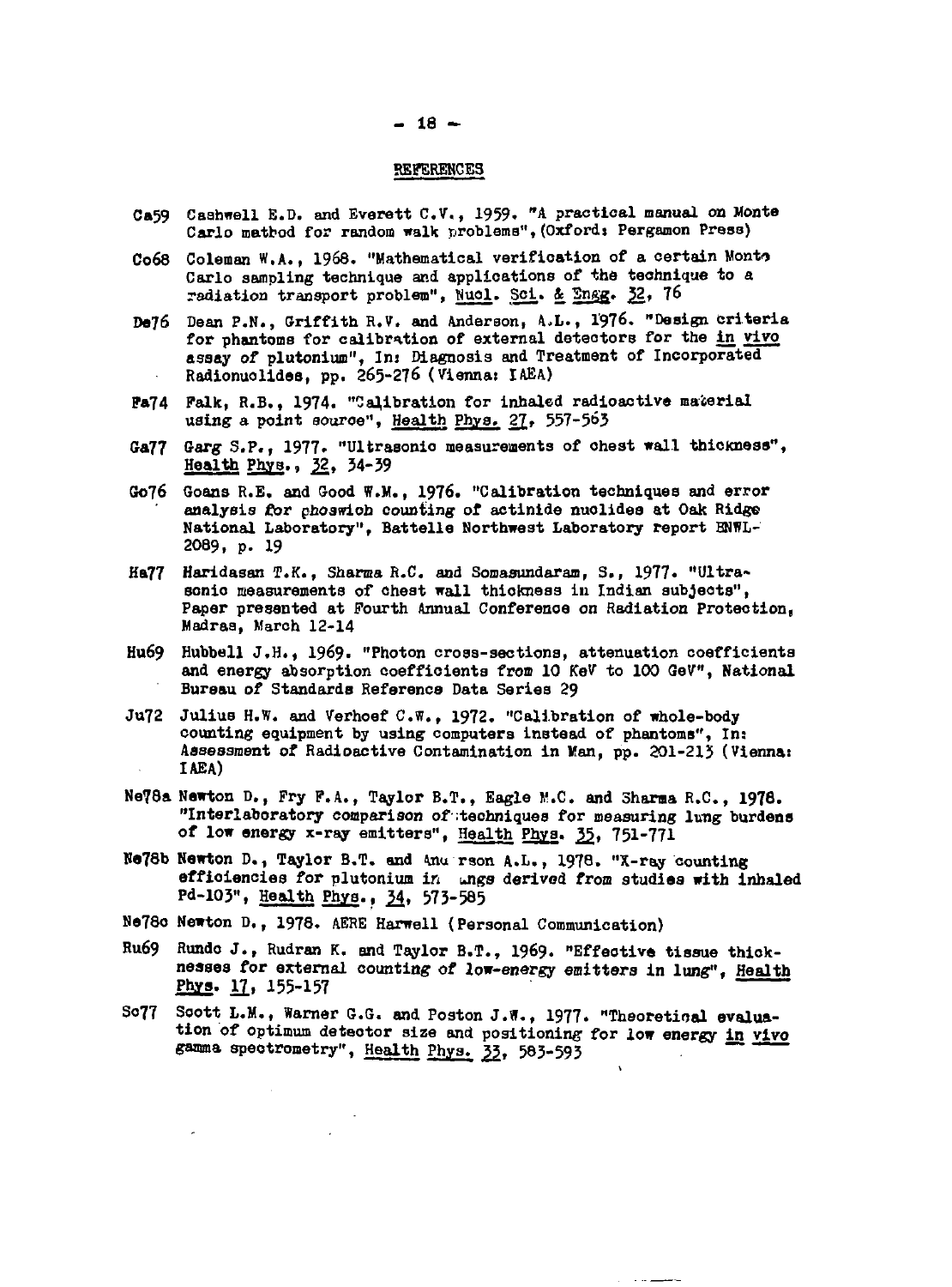- **Sh?2a Shanna R,C , Garg 3.P. and Somasundaram 3. , 1972."Monte Carlo calculations for thin Nal(Tl) orystal at energies below 100 eV", Hucl. Instru.** *k* **Math. 101, 413**
- **3h72b Shanja R.C., Nilsson I and Mndgren L., 1972. "a twin large area proportional flow counter for the assay of plutonium in human lungs", Aktibolaget Atomenergie report AE-46J**
- **3h79° Sharaa R.C., Somaaundararo S. , Surendran I<sup>1</sup> .., Kapur D.K. and G-arg S.P., 1974 "Plutonium in huaan lungst Assessment with tbin Nal(Tl) detector systems", Bhabba Atomic Research Centra report BaRC-748**
- **3h76a Sharna 5.C., Somaaundarsn Si, Kotrappa P., Haridasan T.K., Surendran T., KriBhnamachari G.***,* **Bhanti D.P. and Pimpale M.S., 1976. "Assessment of cheat burdens of plutonium", In: "Diagnosis** *k* Treatment of Incorporated Radionuclides", pp. 177-201 (Vienna: *ihBk)*
- **3h76b Shorn\* R.C., 1976. In: "Diagnosis** *k* **Treatment of Incorporated Radionuolides", Discussion pp. 381-384 (Viennai IABA)**
- **3h77 Sharna R.C., Somasundaram 5. , Onnikrishnan K. and Datta S., 1977. "Spectrum shapes of low energy photon sources", National Bureau of Standards Special Publication 461, pp. 188-192**
- **To76 Tomlinson P.K., 1976. "Plutoniuo 239 lung counting with phoswiob detectors", In: Diagnosis & Treatment of Incorporated Radionuolides", pp. 237-247 (TiBnnai IAEA)**
- **Zi6l Zinmeniann W., 1961. "Evaluation of photopeaks in scintillation** gamma-ray spectrometry", Rev. Sci. Instr. 32, 1063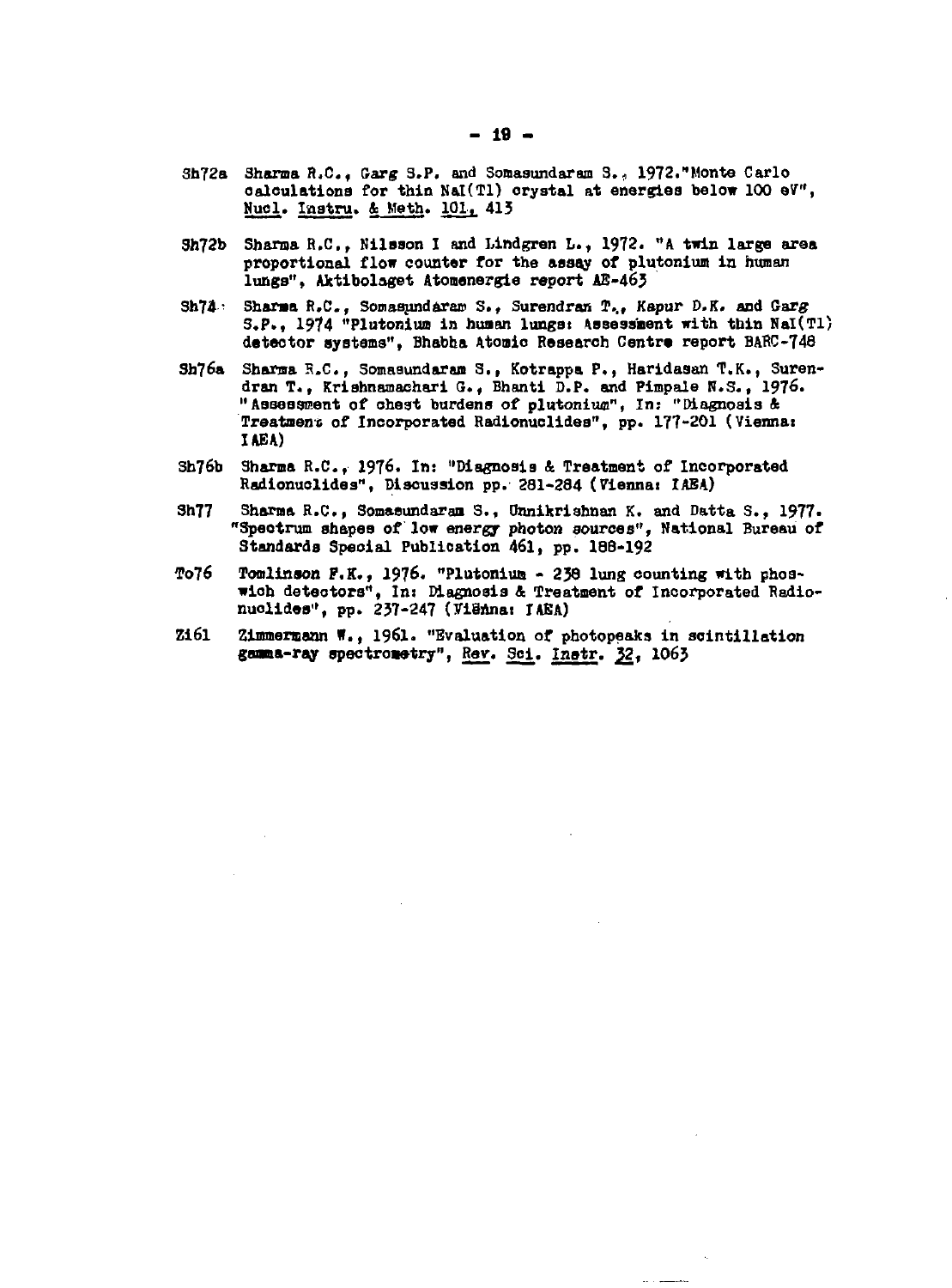| Photon Energy |                                                    | Photoelectric $(\mu_{\overline{D}})$ | Total $(\mu_t)$                                 |                                                 |  |
|---------------|----------------------------------------------------|--------------------------------------|-------------------------------------------------|-------------------------------------------------|--|
| (KeV)         | Tissue <sup>+</sup><br>$(\sigma m^2 \cdot g^{-1})$ | Bone<br>$(m^2, g^{-1})$              | Tissue <sup>+</sup><br>$(\text{cm}^2, \text{g}$ | · Bone<br>$(\circ {\tt m}^2, {\tt g})$<br>20.00 |  |
| 10            | 4.78                                               | 19.78                                | 4.99                                            |                                                 |  |
| 15            | 1.27                                               | 5.95                                 | 1.48                                            | 6.15                                            |  |
| 20            | 0.505                                              | 2.49                                 | 0.711                                           | 2.68                                            |  |
| 30            | 0.138                                              | 0.716                                | 0.338                                           | 0.907                                           |  |
| 40            | 0.055                                              | 0.293                                | 0.248                                           | 0.478                                           |  |
| 50            | 0.027                                              | 0.147                                | 0.214                                           | 0.327                                           |  |
| 60            | 0.015                                              | 0.084                                | 0.197                                           | 0.258                                           |  |
| 80            | 0.006                                              | 0.035                                | 0.179                                           | 0.200                                           |  |
| 100           | 0.003                                              | 0.017                                | 0.168                                           | 0.174                                           |  |
| 150           | 0.000                                              | 0.005                                | 0.149                                           | 0.147                                           |  |
| 200           | 0.000                                              | 0.002                                | 0.136                                           | 0.132                                           |  |

**Table 1, Mass attenuation coefficients for tissue and bone usad in the calculations**

**The corresponding linear attenuation coefficients are obtained by multi**plying these values with densities (g.om<sup>-3</sup>) which for ordinary tissue **and bans are 1.0 and 1.8 respectively.**

**•) Linear attenuation coefficients f0 • lung tissue are obtained by Multiplying these values with lung density (0.3 g.cn"<sup>3</sup> )**

 $\ddot{\phantom{0}}$ 

ï

 $\mathcal{L}^{\text{max}}$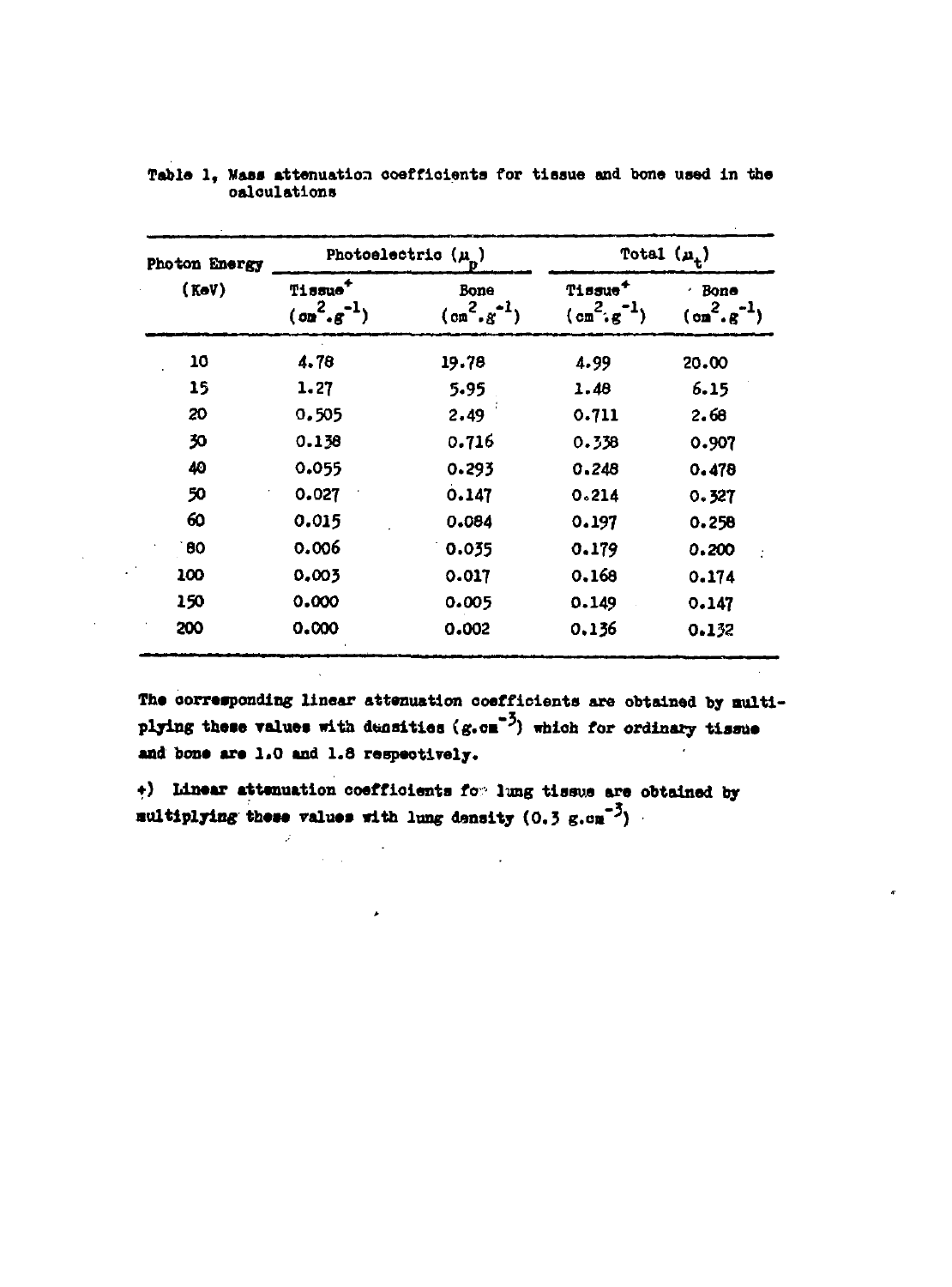| Photon Energy<br>(XoV) |        | Photoslectric $(\mu)$ |        | Total $(\mu_{\lambda})$ |
|------------------------|--------|-----------------------|--------|-------------------------|
|                        | Linear | Log-Log               | Linear | Log-Log                 |
| 13.6                   | 2.25   | 1.81                  | 2.46   | 2.00                    |
| 17.2                   | 0.93   | 0.82                  | 1.14   | 1.04                    |
| 20.2                   | 0.497  | 0.489                 | 0.701  | 0.697                   |
| 22.8                   | 0.402  | 0.334                 | 0.571  | 0.551                   |
| 26.4                   | 0.272  | 0.210                 | 0.474  | 0.421                   |

Table 2, Mass attenuation coefficients of tissue calculated at intermediate photon energies from linear interpolation and log-log plots

Table 3, Calculated iodine essape peak to photopeak ratios for a 3 **sm** thick **Mal(Tl) oryatal at different energies for the case of good geoaetrj**

| Photon Energy | Escape/photopeak ratio |
|---------------|------------------------|
| (KoV)         | $x 10^{-1}$            |
| 35            | 3.07                   |
| 40            | 2.30                   |
| 45            | 1,85                   |
| 50            | 1.51                   |
| 55            | 1,20                   |
| 60            | 1.00                   |
| 65            | 0.84                   |
| 70            | 0.71                   |
| 75            | 0.61                   |
| 80            | 0.52                   |
| 90            | 0.45                   |
| 100           | 0.40                   |
| >100          | 0.40                   |

 $\sim 10^{-10}$ 

 $\ddot{\phantom{a}}$ 

 $\ddot{\phantom{a}}$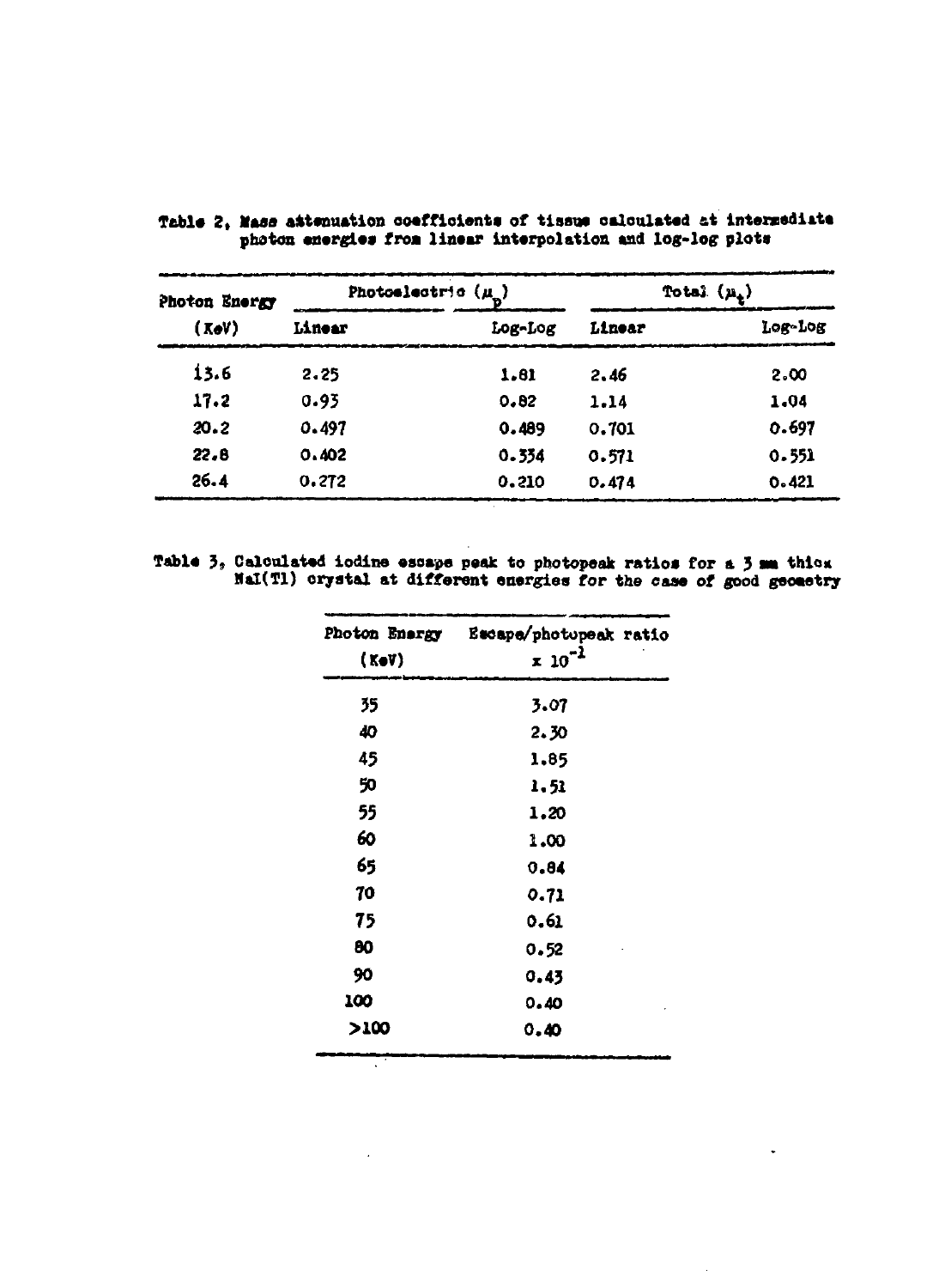| Parent<br>nuolide                                                                        | $L_{\alpha}$    |                  |                        | $L_{\mathcal{B}}$ | $L_{\gamma}$    |                  |
|------------------------------------------------------------------------------------------|-----------------|------------------|------------------------|-------------------|-----------------|------------------|
|                                                                                          | Energy<br>(KoV) | Intensity<br>(4) | <b>Energy</b><br>(KeV) | Intensity<br>(3)  | Energy<br>(KoV) | Intensity<br>(5) |
| $239_{\text{pu}}$<br>(U <sub>L</sub> x-ray)                                              | 13.6            | 1,82             | 17.2                   | 2.16              | 20.2            | 0.53             |
| 238 <sub>Pu</sub><br>(U <sub>L</sub> x-ray)                                              | 13.6            | 4.15             | 17.2                   | 5.61              | 20.2            | 1.36             |
| $241_{\text{Am}}$ +<br>$(\mathbf{x}_{P_L} \mathbf{x}-\mathbf{r}_{\mathbf{a}\mathbf{y}})$ | 13.94           | 13.2             | 17.75                  | 19.25             | 20.8            | 4.85             |
| 244 <sub>Cm</sub><br>(Am <sub>l</sub> x-ray)                                             | 14.28           | 3.86             | 18.3                   | 4.3               | 21.4            | 1.03             |
| 246 <sub>C=</sub><br>$(M_{L}$ x-ray)                                                     | 14.28           | 3.33             | 18.3                   | 3.71              | 21.4            | 0.86             |
| 250 <sub>cr</sub><br>$\langle Cn_{L} \rangle$ x-ray)                                     | 14.96           | 3.27             | 19.43                  | 3.85              | 22.73           | 0.85             |

Table 4, L x-ray energies and their intensities in percentage of disintegrations from parent actinide nuclide

+ In addition 26 KeV gamma has 2.5 % and 59.6 KeV has 35.9 % abundance. Electron capture radionuclide  $103$  pd emits Rh K<sub>o</sub> and Rh K<sub>o</sub> x-rays of energies 20.2 and 22.8 KeV with intensities of 65 % and 15 % respectively.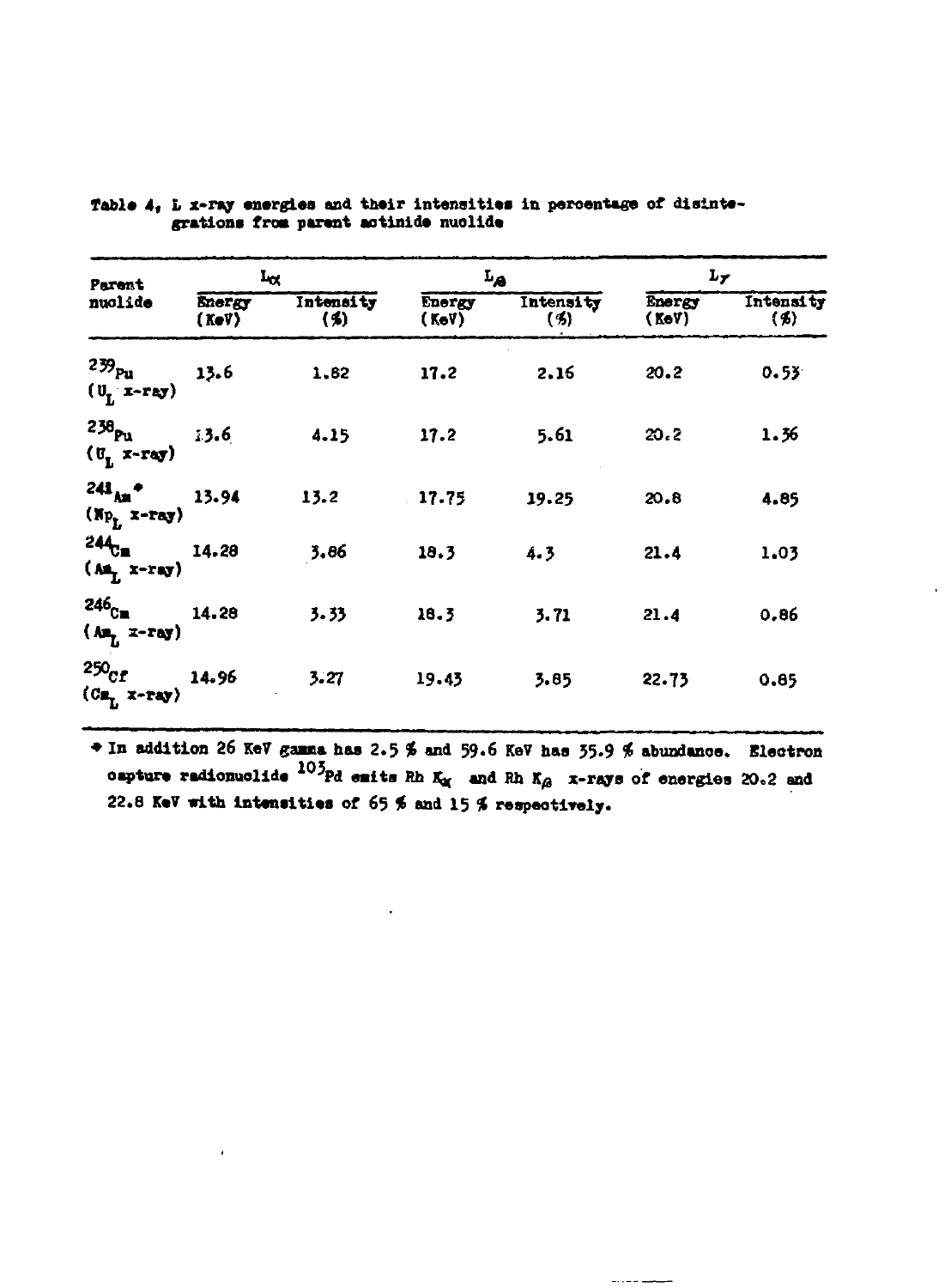| Radionuclide      | Calibration factor (opm/uCi) for full x or gamma spectra<br>Uniform distribution in lung Point source at the centre | of each lung"       |
|-------------------|---------------------------------------------------------------------------------------------------------------------|---------------------|
| 239 <sub>Pu</sub> | 22.3                                                                                                                | 18.3                |
| 238 <sub>Pu</sub> | 57.7                                                                                                                | 49.3                |
| $241_{AB}$        | 48837 <sup>+</sup>                                                                                                  | 58985+              |
| 244 <sub>Ca</sub> | $606.4^{++}$                                                                                                        | 686.0 <sup>++</sup> |
| 246 <sub>Ca</sub> | 79.6                                                                                                                | 66.8                |
| $250_{\rm CF}$    | 105.3                                                                                                               | 97.7                |
| $10\frac{1}{R}$   | 2433                                                                                                                | 2723                |

 $\sim$   $\sim$ 

Table 5, Calculated calibration factors (opm/uCi) for a single 20  $\infty$  dia phoswich detector placed centrally over the chest of WERD phan-<br>'om for two kinds of source distribution in the lungs

**4** Coordinates:  $\pm$  8.5, 0, 55.5

+ For 59.5 KeV gamma-rays only

 $\leftrightarrow$  For  $(X + 26$  KeV) gamma-ray regions only.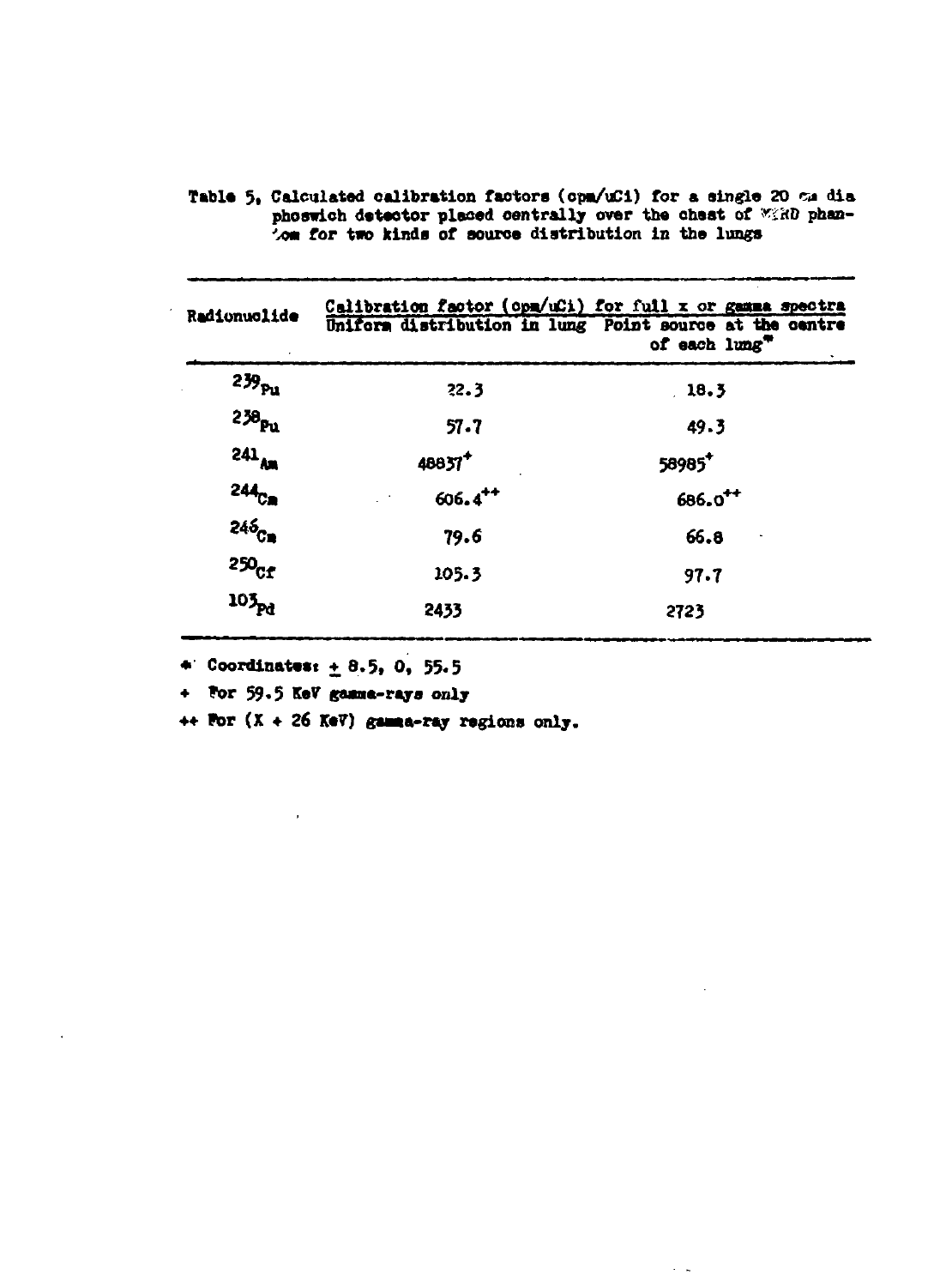# **Table 6**

# Calibration factors for <sup>200</sup>Pu and <sup>190</sup>Pu point sources at **three defined locations (S1, S2 and S3) inside the lung**

**(Detector geometries are indicated by the coordinate's of detector centres)**

| Detector               |       | point source at | Calibration factor (cpm/uCi) for $\frac{239}{10}$ Pu | $103\overline{\rm R}$<br>Calibration factor (cpm/uCi) for<br>point source at |      |      |
|------------------------|-------|-----------------|------------------------------------------------------|------------------------------------------------------------------------------|------|------|
| location &<br>diameter | S1    | S2              | SS.                                                  | 81                                                                           | 82   | -83  |
| $D1$ (12.5 cm)         | 17.93 | 21.70           | 3.56                                                 | 2403                                                                         | 2161 | 725  |
| $D2$ (12.5 cm)         | 16.36 | 41.45           | 31.80                                                | 1835                                                                         | 4745 | 3831 |
| $D5$ (12.5 cm)         | 2.54  | 21.10           | 60.30                                                | 562                                                                          | 1317 | 6658 |
| $D2'$ (20 cm)          | 22.44 | 54.20           | 65.86                                                | 3345                                                                         | 6886 | 7581 |

**Coordinates s**

| Detector centre D1 $(8.5, -10, 61.5)$ D2 & D2' $(8.5, -10, 55.5)$ D3 $(8.5, -10, 49.5)$ |  |  |                                                                                     |  |  |  |
|-----------------------------------------------------------------------------------------|--|--|-------------------------------------------------------------------------------------|--|--|--|
| <b>Source</b>                                                                           |  |  | $\left(8.5, 0, 61.5\right)$ $\left(8.5, 0, 55.5\right)$ $\left(8.5, 0, 49.5\right)$ |  |  |  |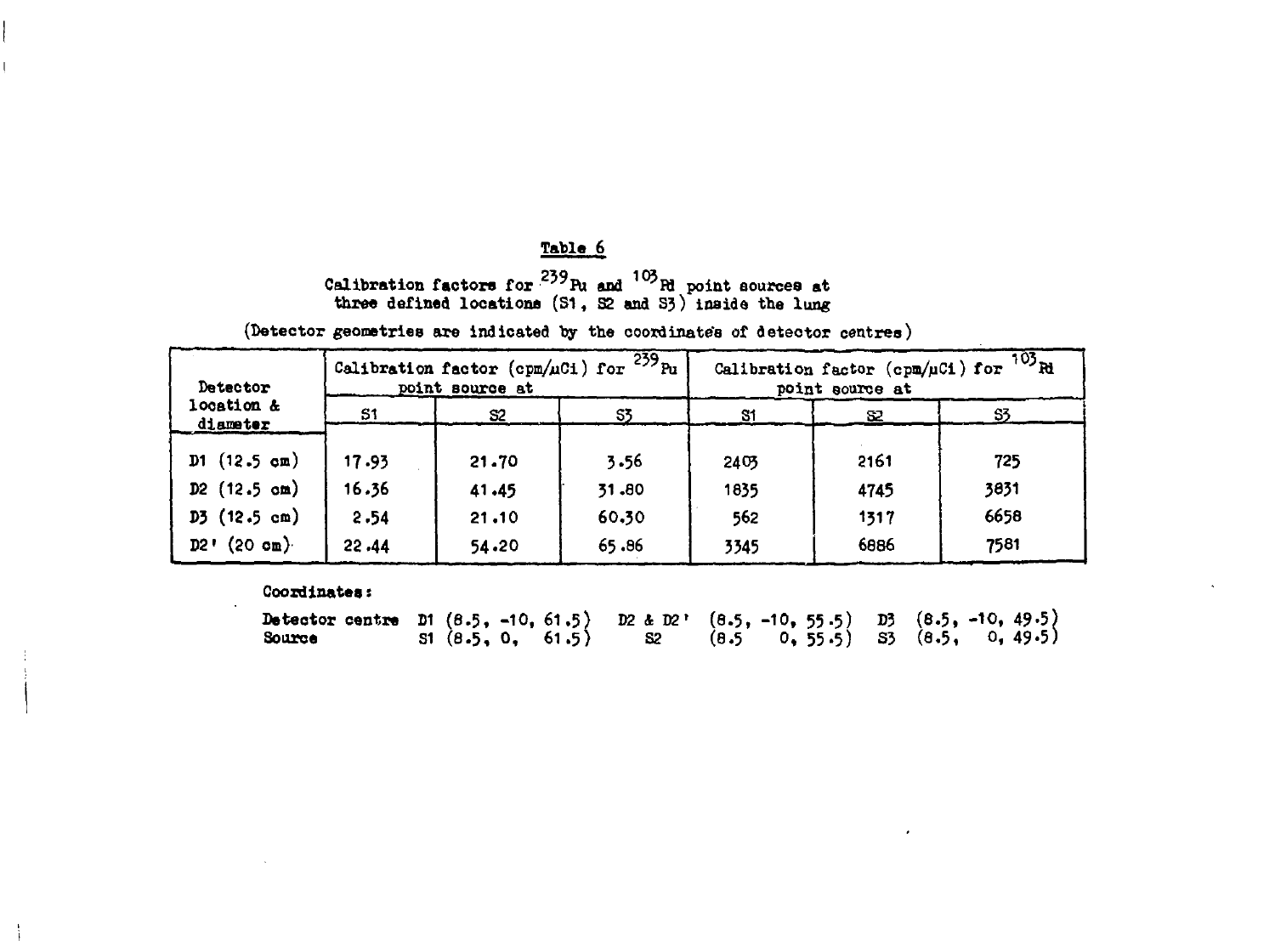Table 7, Calibration factors for  $^{239}_{29}$ Pu and  $^{103}_{20}$  point sources at five<br>locations inside lung (The detector is a 20 cm dia phoswich<br>placed centrally over the chest as shown in Fig. 1)

|                 | Calculated calibration factor (opm/uCi |                   |  |  |  |
|-----------------|----------------------------------------|-------------------|--|--|--|
| Source location | $\overline{239}_{\text{Pu}}$           | 105 <sub>pd</sub> |  |  |  |
| 51              | 0.045                                  | 137               |  |  |  |
| 51              | 9.83                                   | 1071              |  |  |  |
| <b>S2</b>       | 18.34                                  | 2723              |  |  |  |
| 33              | 16.6                                   | 2070              |  |  |  |
| SB              | 2.62                                   | 611               |  |  |  |

Coordinates: Source ST (8.5, 0, 67.5)<br>
SB (8.5, 0, 43.5)

Detector Centre DD  $(0, -10, 55.5)$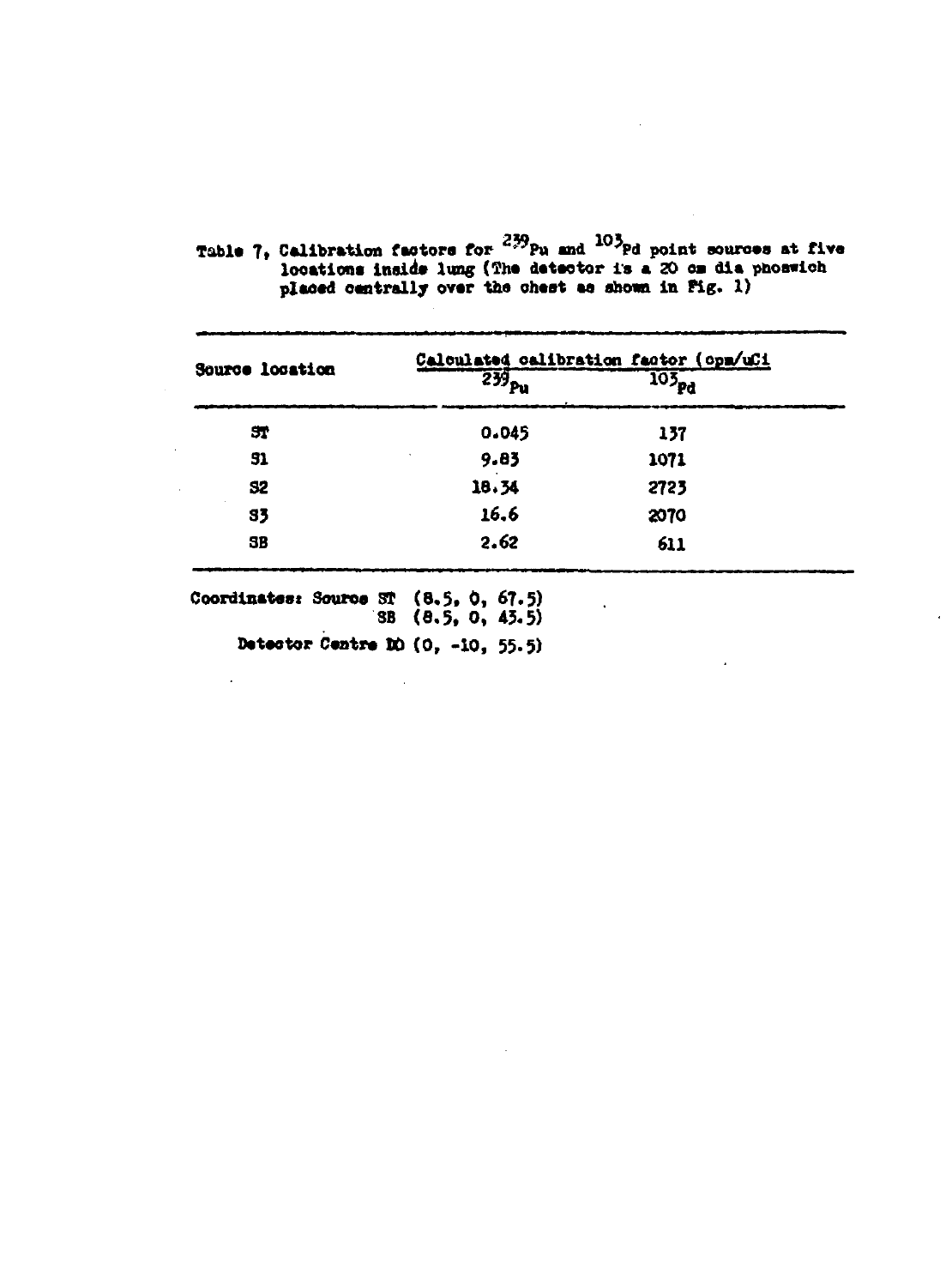# Table 8

Escape efficiencies, expressed in percentage, of source photons, escaping from<br>different parts of MIRD phanton (Uniform distribution of source photons in<br>lungs is assumed. The results from Scott et al (Sc 77) are given in

| Photon          | Pront*           |       | Back*            |       | Sides**          |       |                   | <b>Total Phanton</b> |                              |  |  |
|-----------------|------------------|-------|------------------|-------|------------------|-------|-------------------|----------------------|------------------------------|--|--|
| Energy<br>(KeV) | Uncollided       | Total | Uncollided       | Total | Uncollided       | Total | Uncollided        | Total                | Ratio<br>Total<br>Uncollided |  |  |
| 185             | 8.36<br>(9.30)   | 27.69 | 9.40<br>(10.195) | 29.39 | 8.62<br>(9.353)  | 27.16 | 26.38<br>(28.848) | 84.24                | 3.19                         |  |  |
| 90              | 6.70<br>(7.586)  | 23.65 | 7.32<br>(8.007)  | 25.29 | 6.95<br>(7.26)   | 22.39 | 20.97<br>(22.85)  | 71.33                | 3.40                         |  |  |
| 53              | 5.19<br>(5.93)   | 14.97 | 5.83<br>(6.133)  | 16.29 | 5.05<br>(5.448)  | 14.51 | 16.05<br>(17.51)  | 45.77                | 2.85                         |  |  |
| 16              | 0.045<br>(0.051) | 0.06  | 0.056<br>(0.056) | 0.065 | 0.009<br>(0.012) | 0.011 | 0.11<br>(0.119)   | 0.137                | 1.27                         |  |  |

**\* Bight axm mured \*\* Both arme of phantoa reoored**

 $\frac{1}{4}$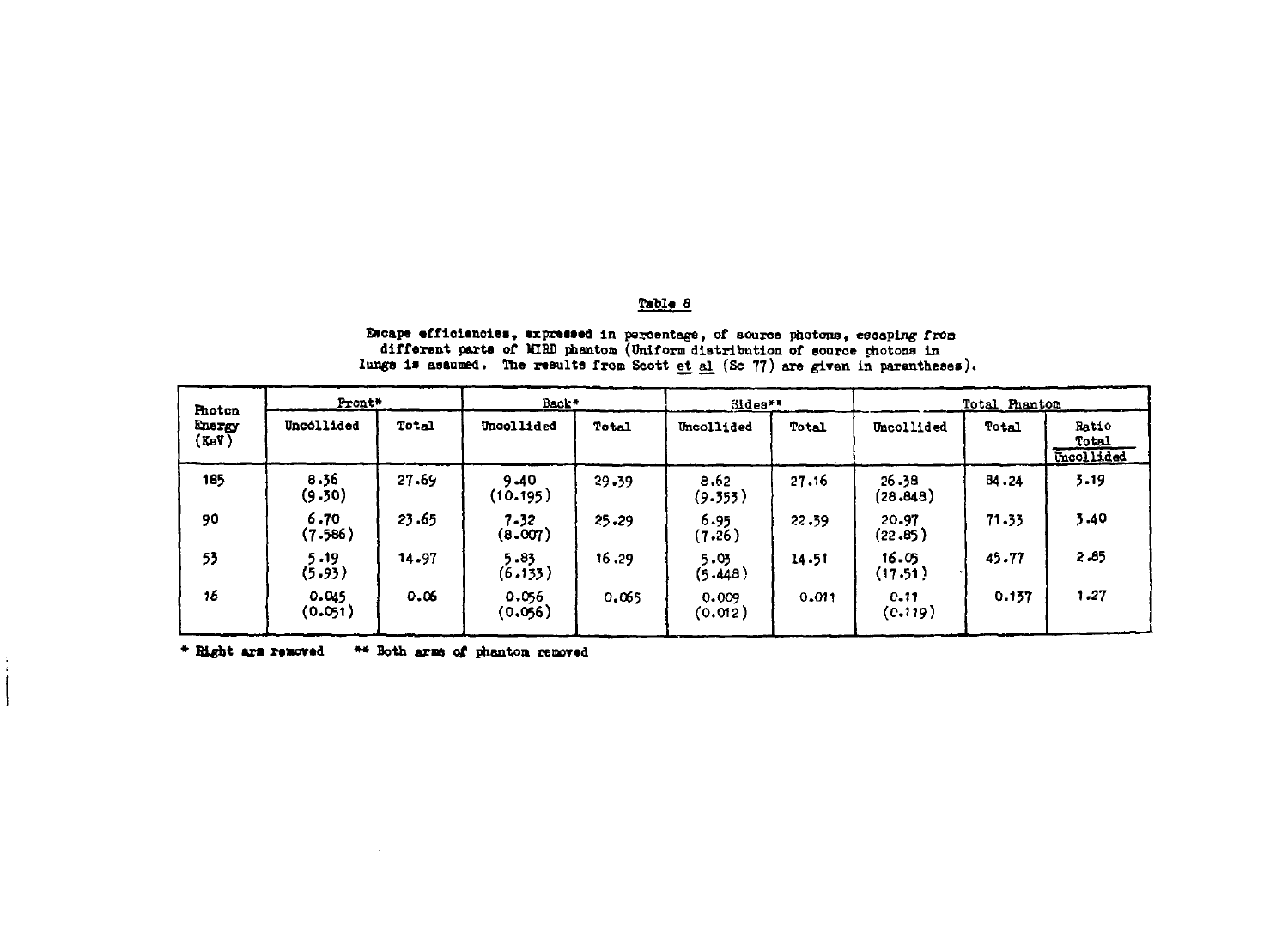

**HO. I:-ANTERIOR VIEW OF THE PRINCIPAL ORGANS IN TRUNK OP THE MIRP PHANTOM AND ITS OUTLINE ALSO INOICATCO ARC THE POSITIONS OF PHOSWKN DETECTORS AND CO-OROINATE AXES.**

 $\ddot{\phantom{a}}$ 

 $\sim 10^{11}$  km

 $\sim$   $\sim$ 

 $\sim$ 

a component of the component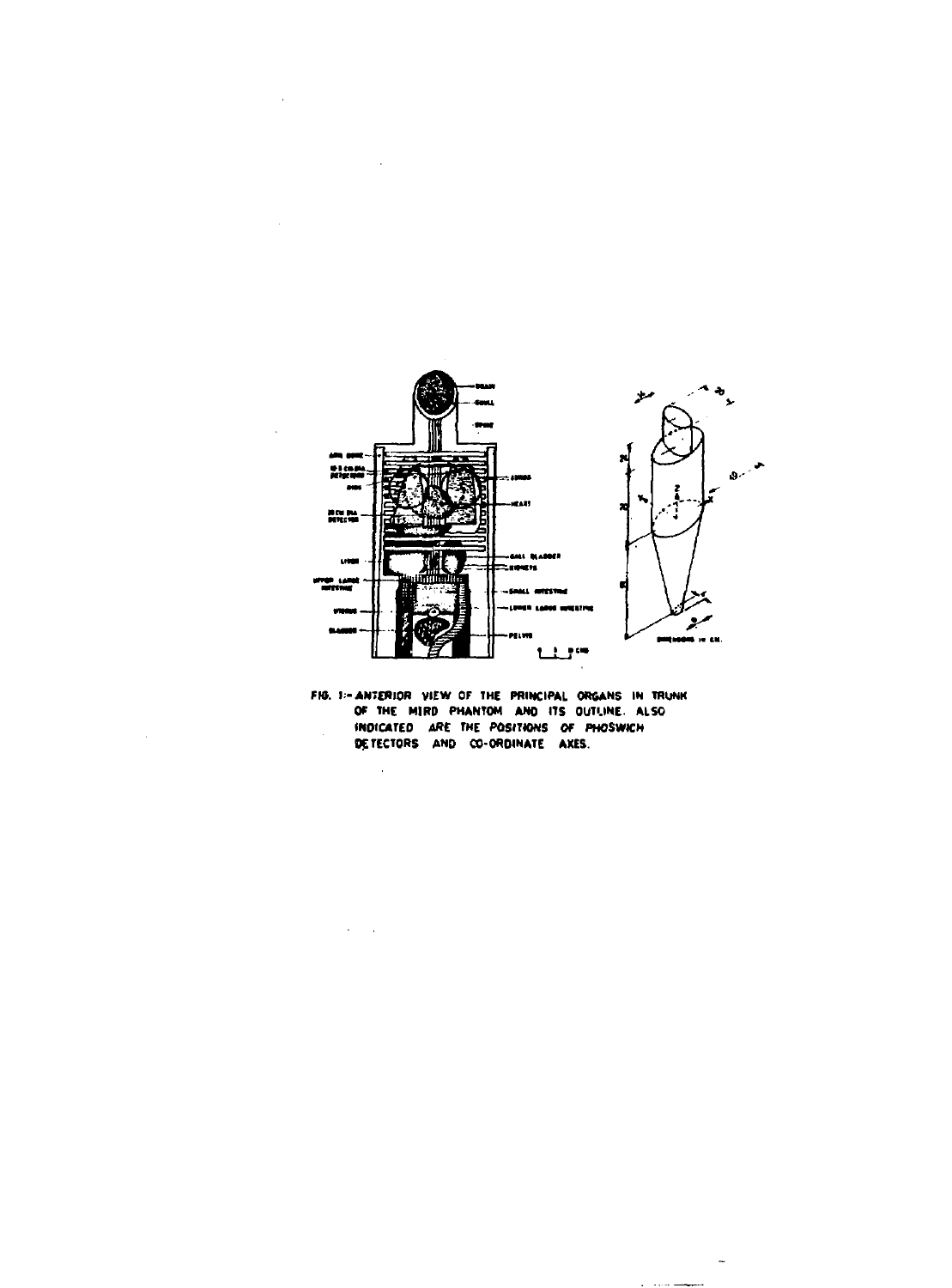

سوامين ويراد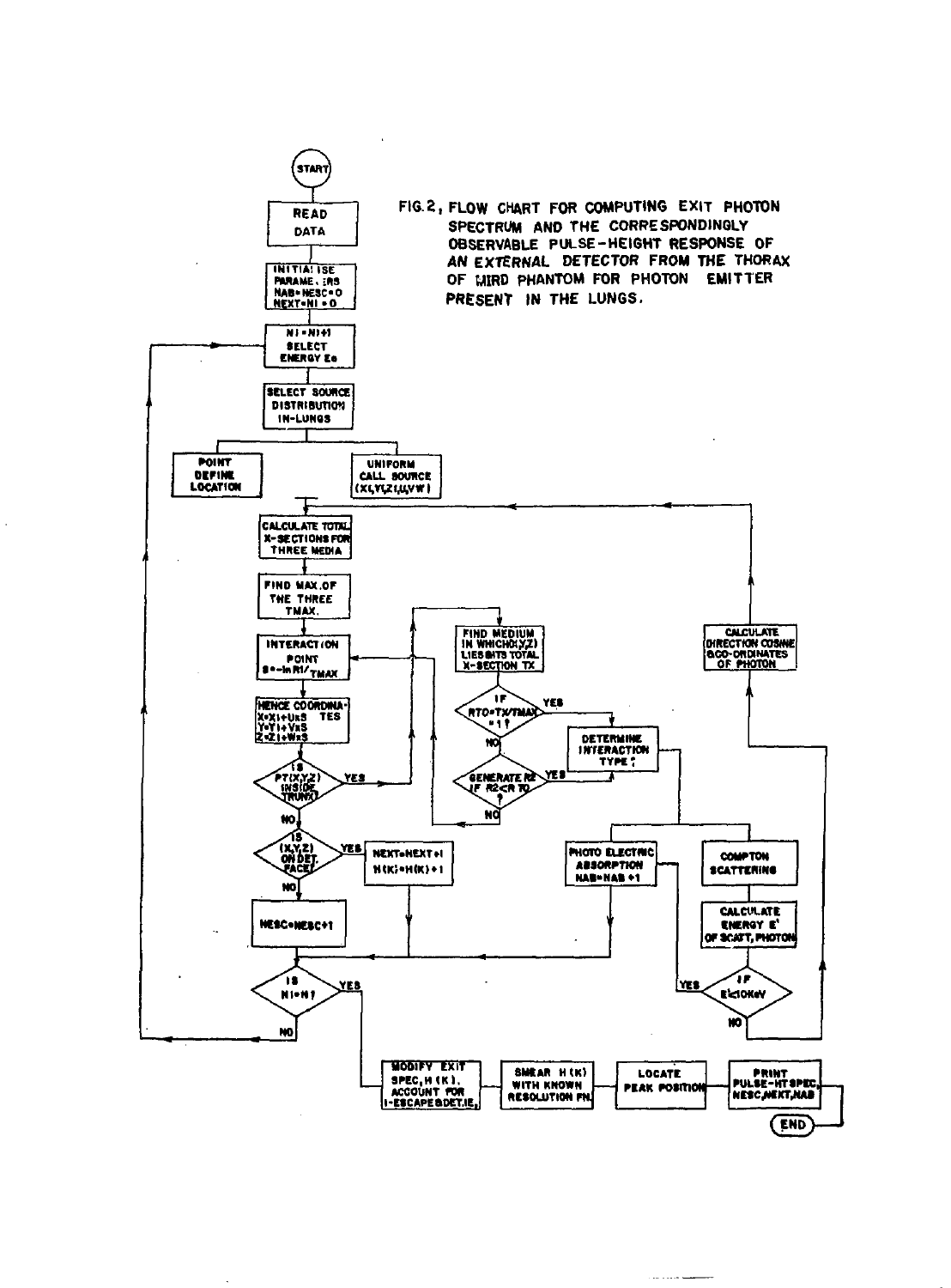





 $\bar{\psi}$  )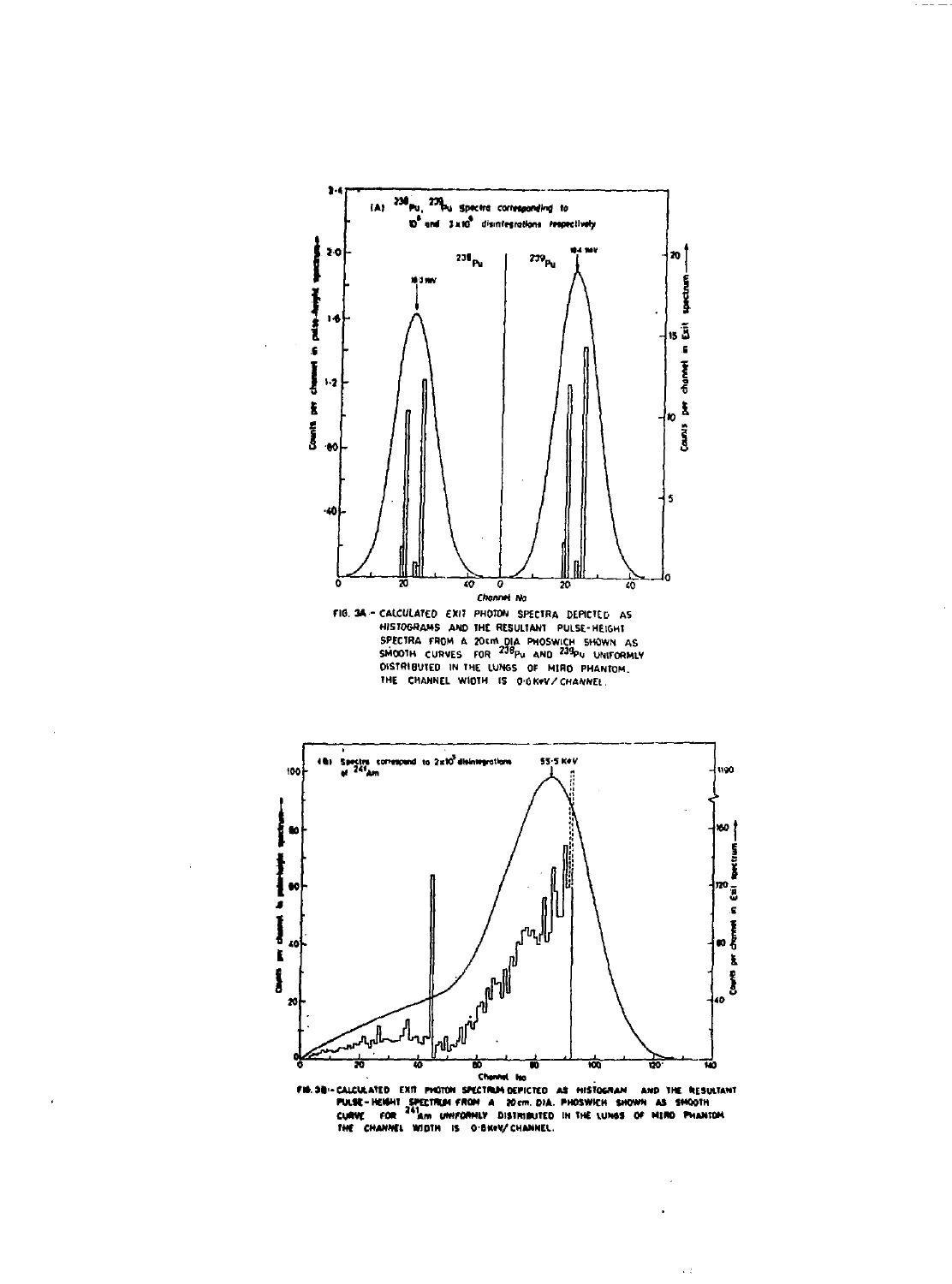

channel

È

Ī



---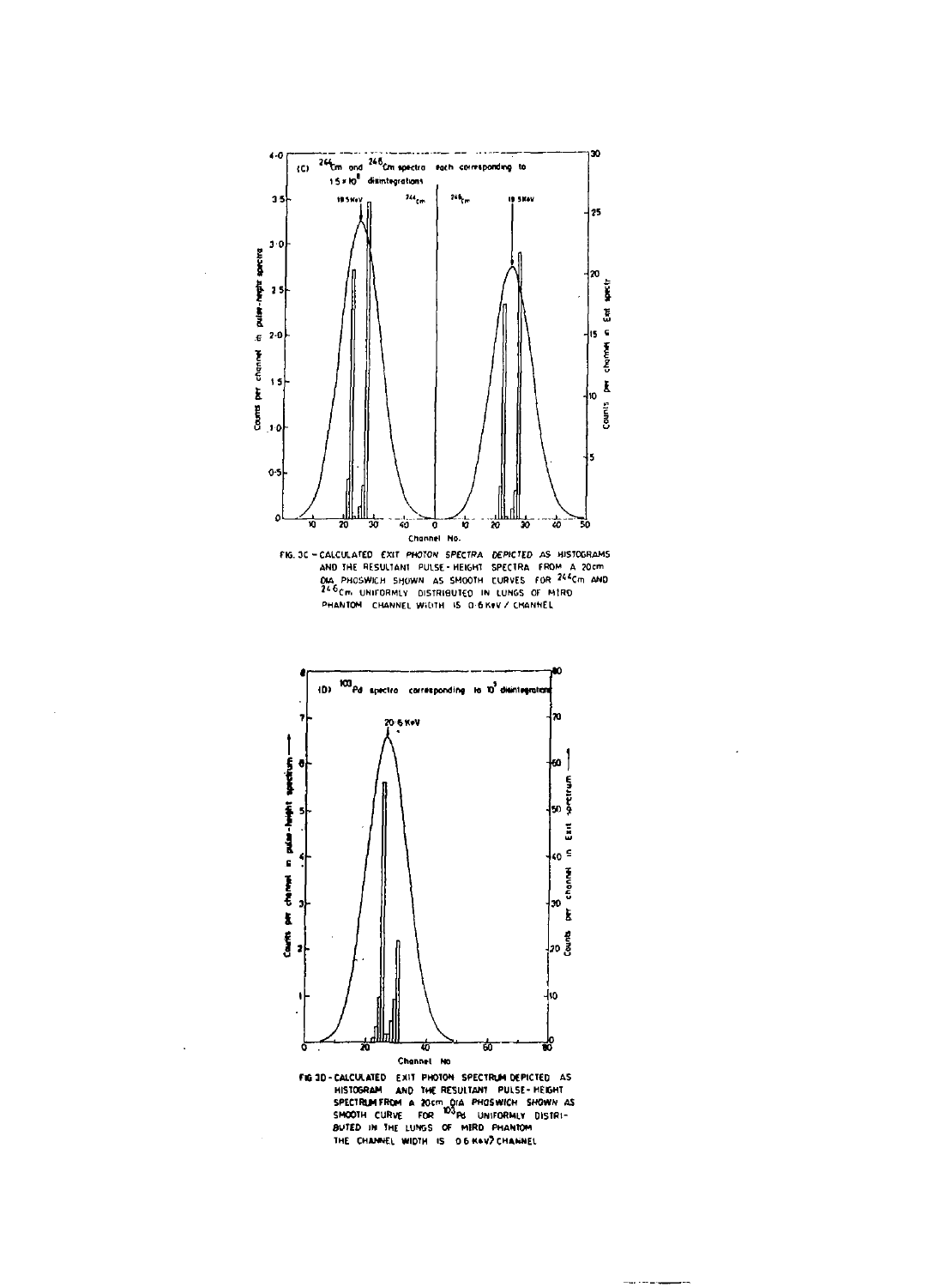

 $\overline{\phantom{a}}$ 



 $\sim$  matrices as some

 $\overline{a}$ 

 $\ddot{\phantom{a}}$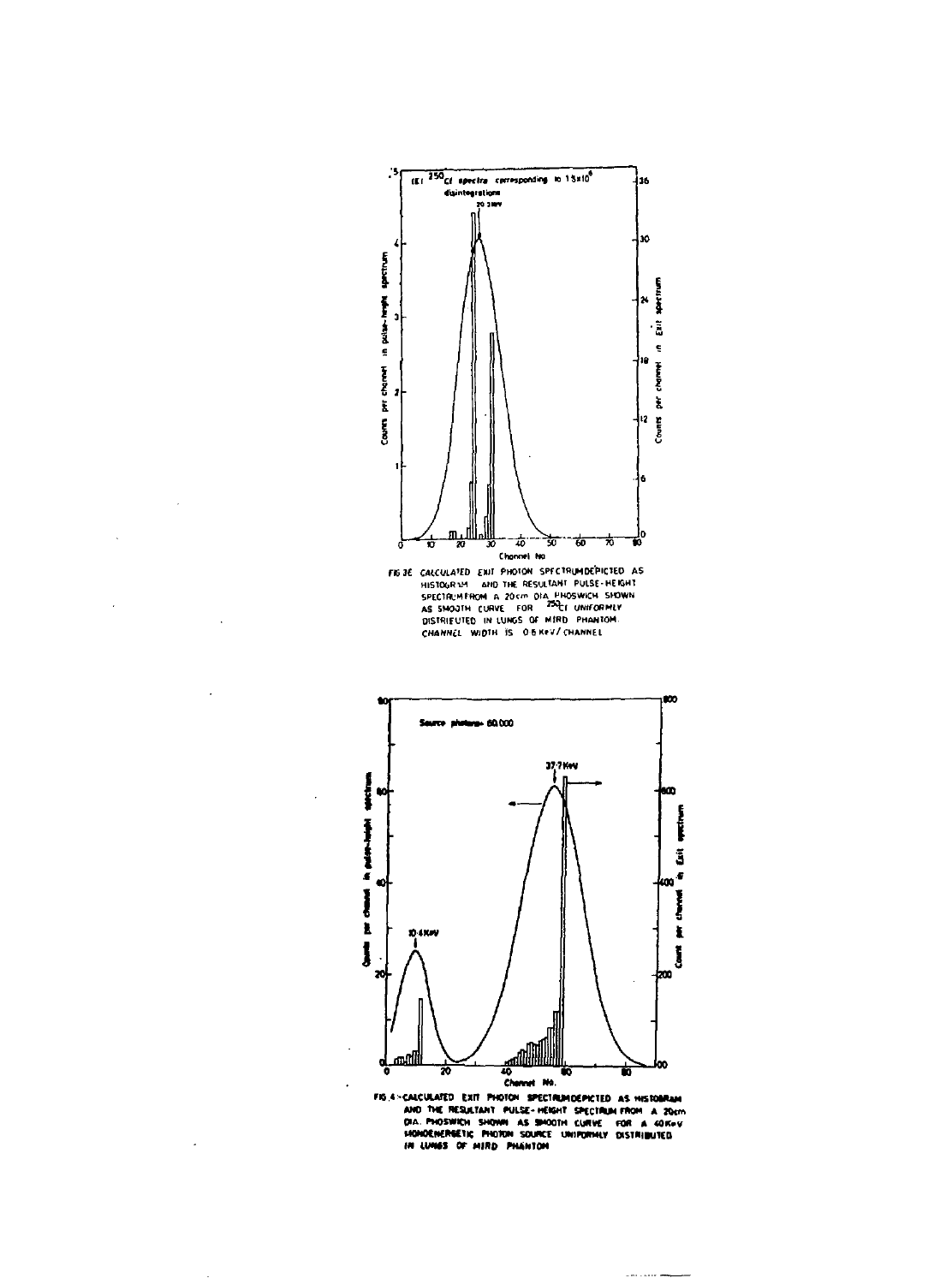

Fig.5A-Monte Carlo predictions of ratio of counts in two energy bands of pulse-height spectrum of GOKRV phatons for phoswich detector, the absorber-scatterer being. Water, A point source is assumed to be located on detector axis. TW and TB indicate thicknesses of water on top and behind the point source respectively.

i,

وسيدان مردانا والمنا



Fig.5B-Monte Carla predictions of ratio of counts in two energy hands of pulse-height spectrum of SOKeV photons for phoswich detector, the absorber-scatterer being tucite (perspex). A point source is assumed to be located on detector exis. TW and TB indicate thicknesses of lucite on top and behind the point source respectively.